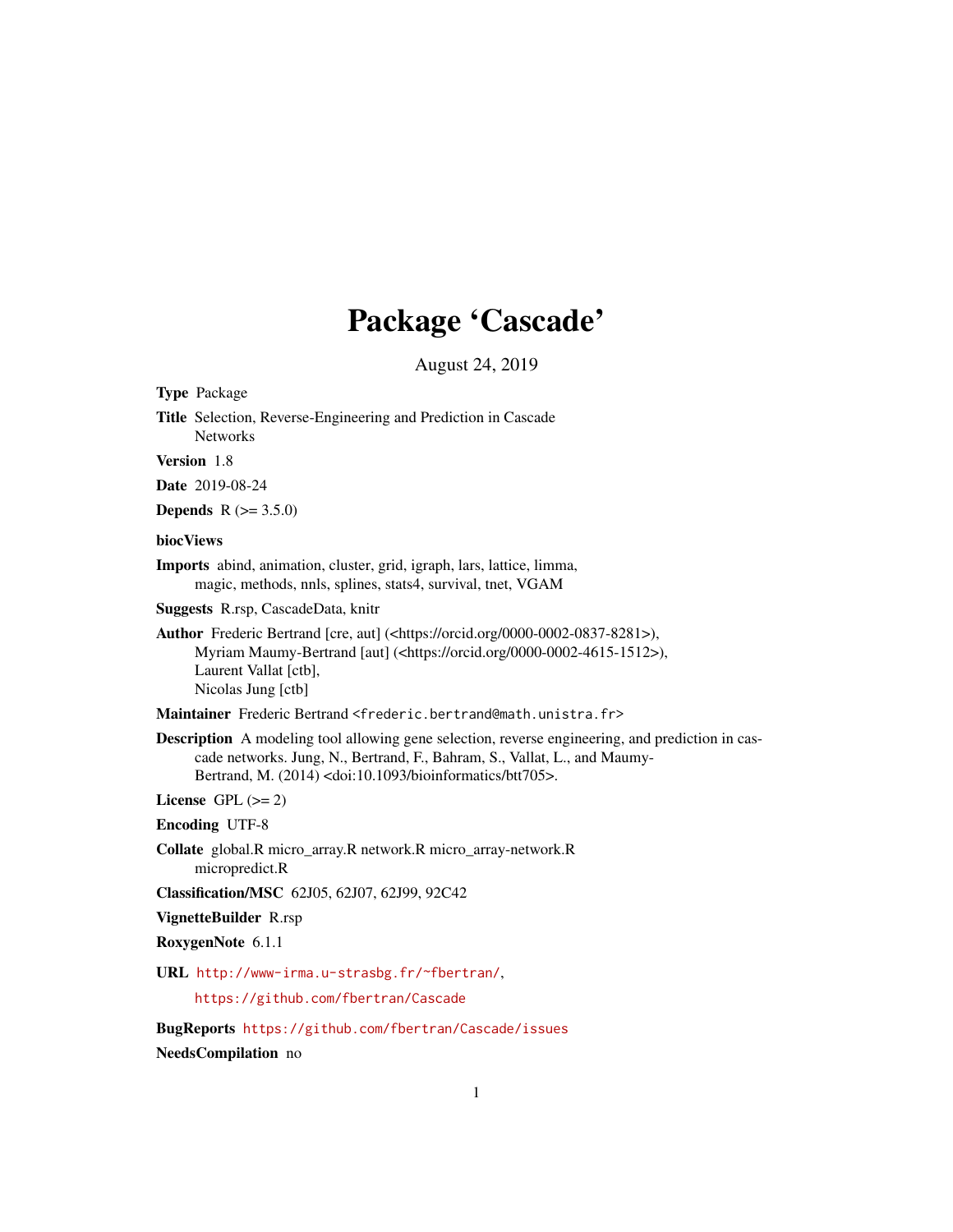<span id="page-1-0"></span>Repository CRAN

Date/Publication 2019-08-24 04:20:06 UTC

### R topics documented:

|       | $\overline{2}$                                                                                                                   |
|-------|----------------------------------------------------------------------------------------------------------------------------------|
|       | 3                                                                                                                                |
|       | $\overline{4}$                                                                                                                   |
|       | 5                                                                                                                                |
|       | 6                                                                                                                                |
|       | $\tau$<br>dim                                                                                                                    |
|       | 7<br>evolution                                                                                                                   |
|       | 8                                                                                                                                |
|       | 9                                                                                                                                |
|       | 12                                                                                                                               |
|       | 13                                                                                                                               |
|       | 14                                                                                                                               |
|       | 15<br>М                                                                                                                          |
|       | 15                                                                                                                               |
|       | 16<br>$micro\_array \cdot class \dots \dots \dots \dots \dots \dots \dots \dots \dots \dots \dots \dots \dots \dots \dots \dots$ |
|       | 17                                                                                                                               |
|       | 17                                                                                                                               |
|       | 18                                                                                                                               |
|       | 19                                                                                                                               |
|       | 20                                                                                                                               |
|       | 20                                                                                                                               |
|       | 21                                                                                                                               |
|       | 22                                                                                                                               |
|       | 23                                                                                                                               |
|       | 23<br>Selection                                                                                                                  |
|       | 23                                                                                                                               |
|       | 24                                                                                                                               |
|       |                                                                                                                                  |
| Index | 25                                                                                                                               |
|       |                                                                                                                                  |
|       |                                                                                                                                  |

Cascade-package *The Cascade Package*

#### Description

A modeling tool allowing gene selection, reverse engineering, and prediction in Cascade networks.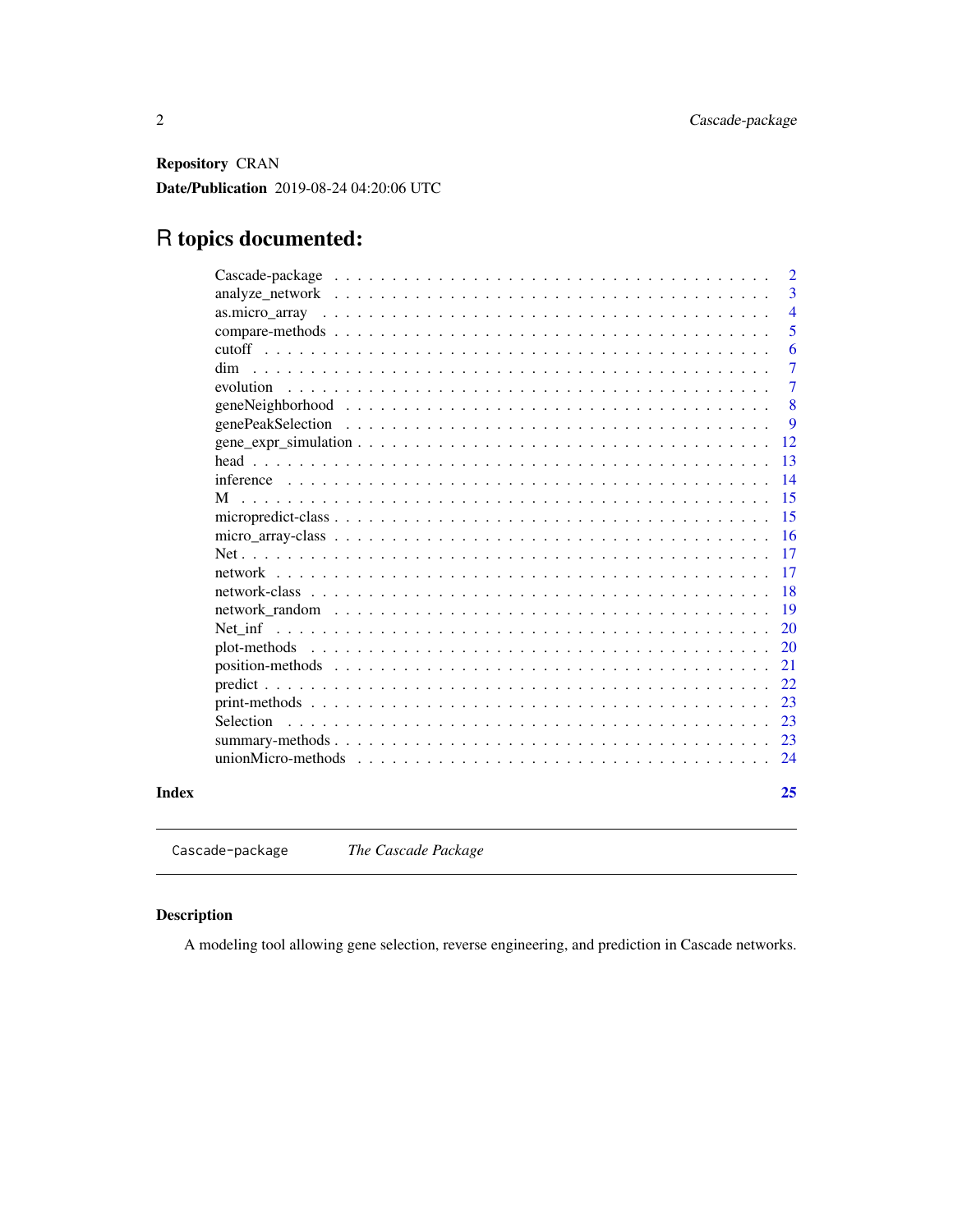#### <span id="page-2-0"></span>Details

| Package: | Cascade        |  |
|----------|----------------|--|
| Type:    | Package        |  |
| Version: | 1.7            |  |
| Date:    | 2019-02-09     |  |
| License: | <b>GNU 2.0</b> |  |
| Depends: | methods        |  |

#### Author(s)

This package has been written by Frédéric Bertrand, Myriam Maumy-Bertrand and Nicolas Jung with biological insights from Laurent Vallat. Maintainer: Frédéric Bertrand <frederic.bertrand@math.unistra.fr>

#### References

Jung, N., Bertrand, F., Bahram, S., Vallat, L., and Maumy-Bertrand, M. (2014). Cascade: a Rpackage to study, predict and simulate the diffusion of a signal through a temporal gene network. *Bioinformatics*, btt705.

Vallat, L., Kemper, C. A., Jung, N., Maumy-Bertrand, M., Bertrand, F., Meyer, N., ... & Bahram, S. (2013). Reverse-engineering the genetic circuitry of a cancer cell with predicted intervention in chronic lymphocytic leukemia. *Proceedings of the National Academy of Sciences*, 110(2), 459-464.

analyze\_network *Analysing the network*

#### Description

Calculates some indicators for each node in the network.

#### Usage

```
analyze_network(Omega,nv,...)
```
#### Arguments

| Omega    | a network object                                         |
|----------|----------------------------------------------------------|
| nv       | the level of cutoff at which the analysis should be done |
| $\cdots$ | label_v: (optionnal) name of the genes                   |

#### Value

A matrix containing, for each node, its betweenness,its degree, its output, its closeness.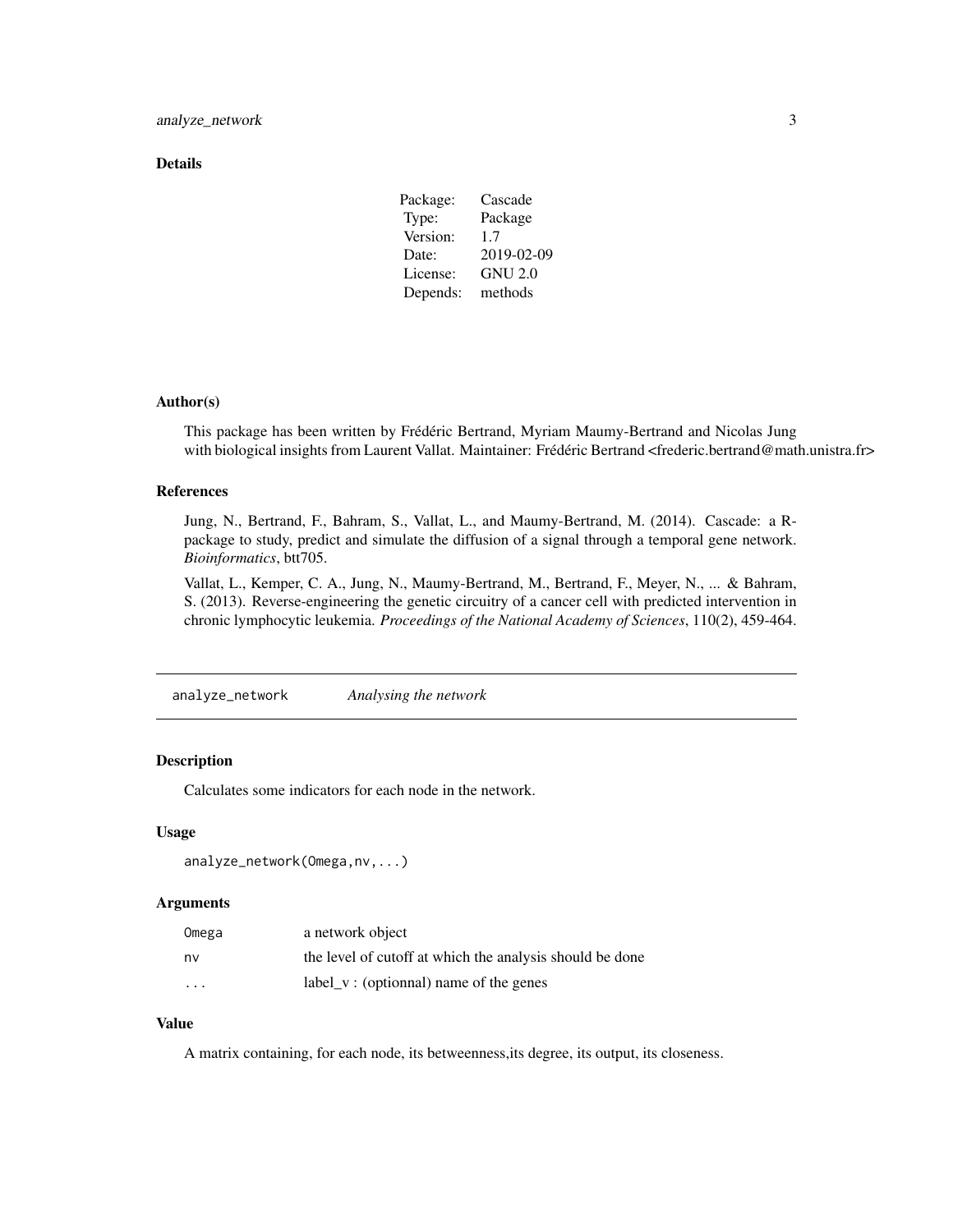#### <span id="page-3-0"></span>Author(s)

Nicolas Jung, Frédéric Bertrand , Myriam Maumy-Bertrand.

#### References

Jung, N., Bertrand, F., Bahram, S., Vallat, L., and Maumy-Bertrand, M. (2014). Cascade: a Rpackage to study, predict and simulate the diffusion of a signal through a temporal gene network. *Bioinformatics*, btt705.

Vallat, L., Kemper, C. A., Jung, N., Maumy-Bertrand, M., Bertrand, F., Meyer, N., ... & Bahram, S. (2013). Reverse-engineering the genetic circuitry of a cancer cell with predicted intervention in chronic lymphocytic leukemia. *Proceedings of the National Academy of Sciences*, 110(2), 459-464.

#### Examples

```
data(network)
analyze_network(network,nv=0)
```
as.micro\_array *Coerce a matrix into a micro\_array object.*

#### Description

Coerce a matrix into a micro\_array object.

#### Usage

```
as.micro_array(M, time, subject)
```
#### Arguments

| M    | A matrix. Contains the microarray measurements. Should of size $N * K$ , with                          |
|------|--------------------------------------------------------------------------------------------------------|
|      | N the number of genes and $K=T^*P$ with T the number of time points, and P the                         |
|      | number of individuals. This matrix should be created using $cbind(M1,M2,)$                             |
|      | with M1 a N <sup>*</sup> T matrix with the measurements for individual 1, M2 a N <sup>*</sup> T matrix |
|      | with the measurements for individual 2.                                                                |
| time | A vector. The time points measurements.                                                                |
|      |                                                                                                        |

subject The number of subjects.

#### Value

A micro\_array object.

#### Author(s)

Nicolas Jung, Frédéric Bertrand , Myriam Maumy-Bertrand.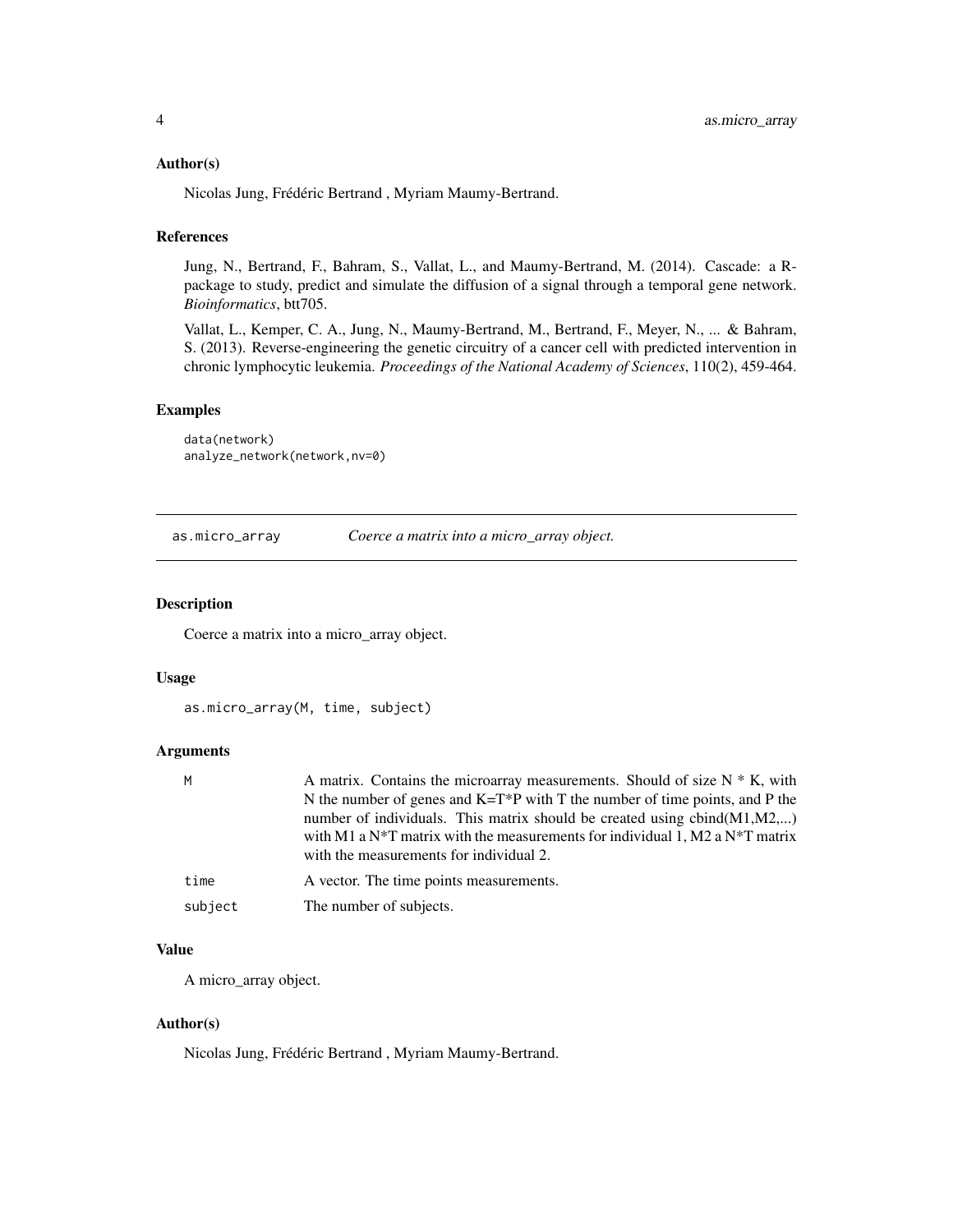#### <span id="page-4-0"></span>compare-methods 5

#### References

Jung, N., Bertrand, F., Bahram, S., Vallat, L., and Maumy-Bertrand, M. (2014). Cascade: a Rpackage to study, predict and simulate the diffusion of a signal through a temporal gene network. *Bioinformatics*, btt705.

Vallat, L., Kemper, C. A., Jung, N., Maumy-Bertrand, M., Bertrand, F., Meyer, N., ... & Bahram, S. (2013). Reverse-engineering the genetic circuitry of a cancer cell with predicted intervention in chronic lymphocytic leukemia. *Proceedings of the National Academy of Sciences*, 110(2), 459-464.

#### Examples

```
if(require(CascadeData)){
data(micro_US)
micro_US<-as.micro_array(micro_US,time=c(60,90,210,390),subject=6)
}
```

| compare-methods | Some basic criteria of comparison between actual and inferred net- |
|-----------------|--------------------------------------------------------------------|
|                 | work.                                                              |

#### Description

Allows comparison between actual and inferred network.

#### Value

A vector containing : sensibility, predictive positive value, and the F-score

#### Methods

signature(Net = "network", Net\_inf = "network", nv = "numeric") Net A network object containing the actual network.

Net\_inf A network object containing the inferred network.

nv A number that indicates at which level of cutoff the comparison should be done.

#### Author(s)

Nicolas Jung, Frédéric Bertrand , Myriam Maumy-Bertrand.

#### References

Jung, N., Bertrand, F., Bahram, S., Vallat, L., and Maumy-Bertrand, M. (2014). Cascade: a Rpackage to study, predict and simulate the diffusion of a signal through a temporal gene network. *Bioinformatics*, btt705.

Vallat, L., Kemper, C. A., Jung, N., Maumy-Bertrand, M., Bertrand, F., Meyer, N., ... & Bahram, S. (2013). Reverse-engineering the genetic circuitry of a cancer cell with predicted intervention in chronic lymphocytic leukemia. *Proceedings of the National Academy of Sciences*, 110(2), 459-464.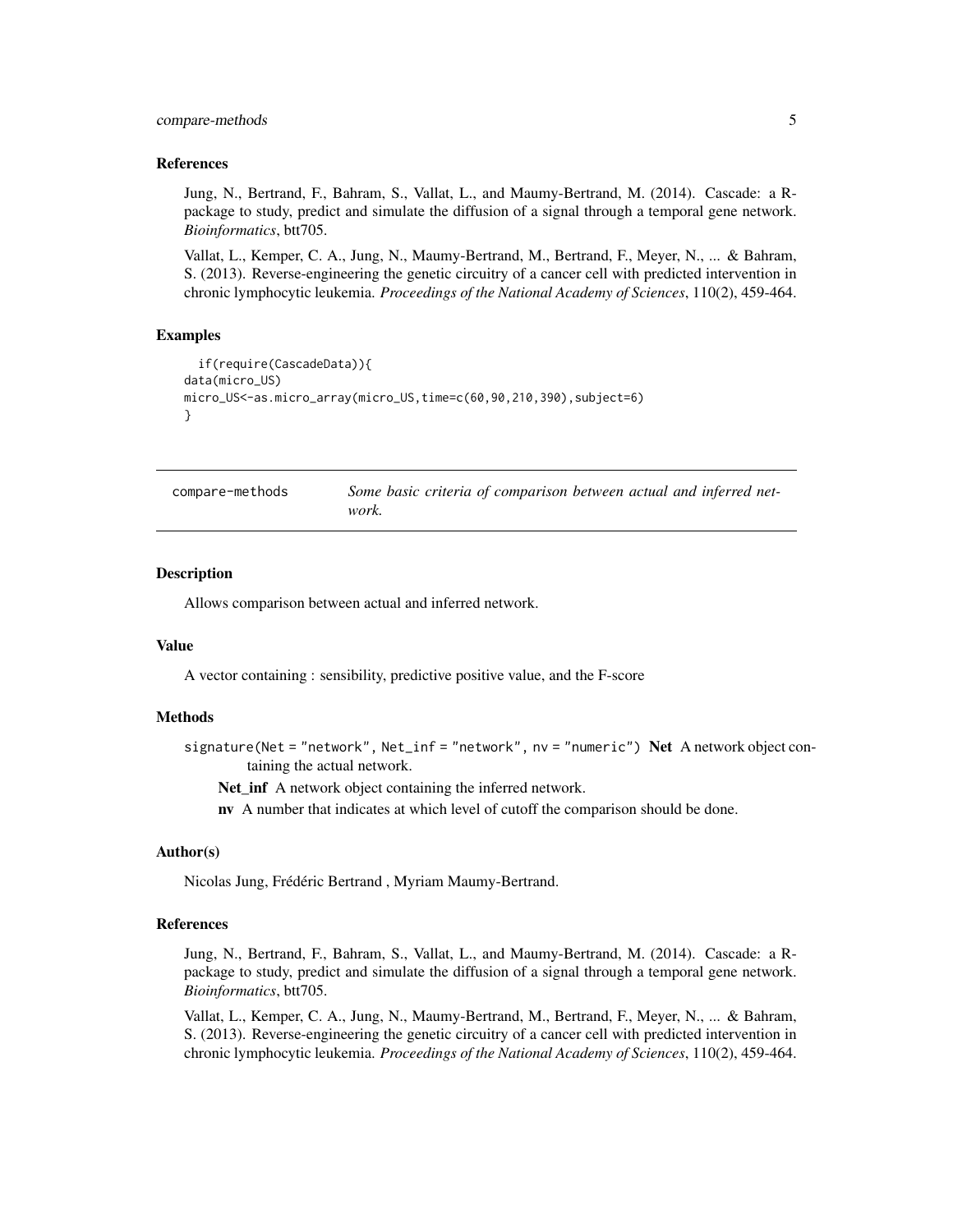6 cutoff contract to the cutoff cutoff cutoff cutoff cutoff cutoff cutoff cutoff cutoff cutoff cutoff cutoff cutoff cutoff cutoff cutoff cutoff cutoff cutoff cutoff cutoff cutoff cutoff cutoff cutoff cutoff cutoff cutoff c

#### Examples

```
data(Net)
data(Net_inf)
#Comparing true and inferred networks
F_score=NULL
#Here are the cutoff level tested
test.seq<-seq(0,max(abs(Net_inf@network*0.9)),length.out=200)
for(u in test.seq){
F_score<-rbind(F_score,Cascade::compare(Net,Net_inf,u))
}
matplot(test.seq,F_score,type="l",ylab="criterion value",xlab="cutoff level",lwd=2)
```
cutoff *Choose the best cutoff*

#### Description

Allows estimating the best cutoff, in function of the scale-freeness of the network. For a sequence of cutoff, the corresponding p-value is then calculated.

#### Usage

cutoff(Omega,...)

#### Arguments

| Omega | a network object                                                                    |
|-------|-------------------------------------------------------------------------------------|
| .     | Optional arguments:                                                                 |
|       | sequence a vector corresponding to the sequence of cutoffs that will be tested.     |
|       | <b>x</b> min an integer; only values over x min are further retained for performing |
|       | the test.                                                                           |

#### Value

A list containing two objects :

| p.value       | the p values corresponding to the sequence of cutoff  |
|---------------|-------------------------------------------------------|
| p.value.inter | the smoothed p value vector, using the loess function |

#### Author(s)

Nicolas Jung, Frédéric Bertrand , Myriam Maumy-Bertrand.

<span id="page-5-0"></span>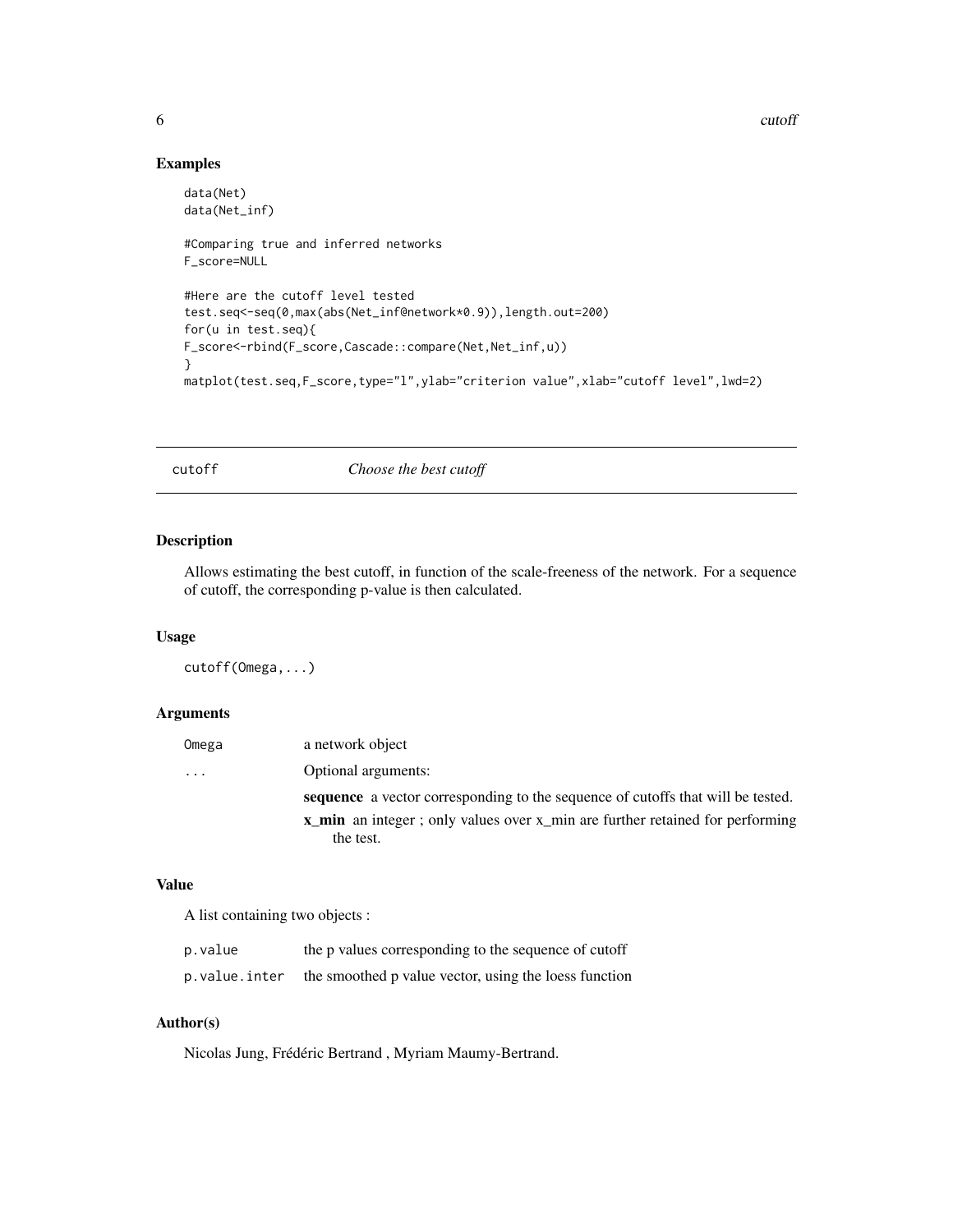#### References

Jung, N., Bertrand, F., Bahram, S., Vallat, L., and Maumy-Bertrand, M. (2014). Cascade: a Rpackage to study, predict and simulate the diffusion of a signal through a temporal gene network. *Bioinformatics*, btt705.

Vallat, L., Kemper, C. A., Jung, N., Maumy-Bertrand, M., Bertrand, F., Meyer, N., ... & Bahram, S. (2013). Reverse-engineering the genetic circuitry of a cancer cell with predicted intervention in chronic lymphocytic leukemia. *Proceedings of the National Academy of Sciences*, 110(2), 459-464.

#### Examples

```
data(network)
cutoff(network)
#See vignette for more details
```
dim *Dimension of the data*

#### Description

Dimension of the data

#### Methods

signature( $x = "micro_array")$  Gives the dimension of the matrix of measurements.

#### Examples

```
if(require(CascadeData)){
data(micro_US)
micro_US<-as.micro_array(micro_US,time=c(60,90,210,390),subject=6)
dim(micro_US)
}
```
evolution *See the evolution of the network with change of cutoff*

#### **Description**

See the evolution of the network with change of cutoff. This function may be usefull to see if the global topology is changed while increasing the cutoff.

#### Usage

```
evolution(net,list_nv,...)
```
<span id="page-6-0"></span>dim and the contract of the contract of the contract of the contract of the contract of the contract of the contract of the contract of the contract of the contract of the contract of the contract of the contract of the co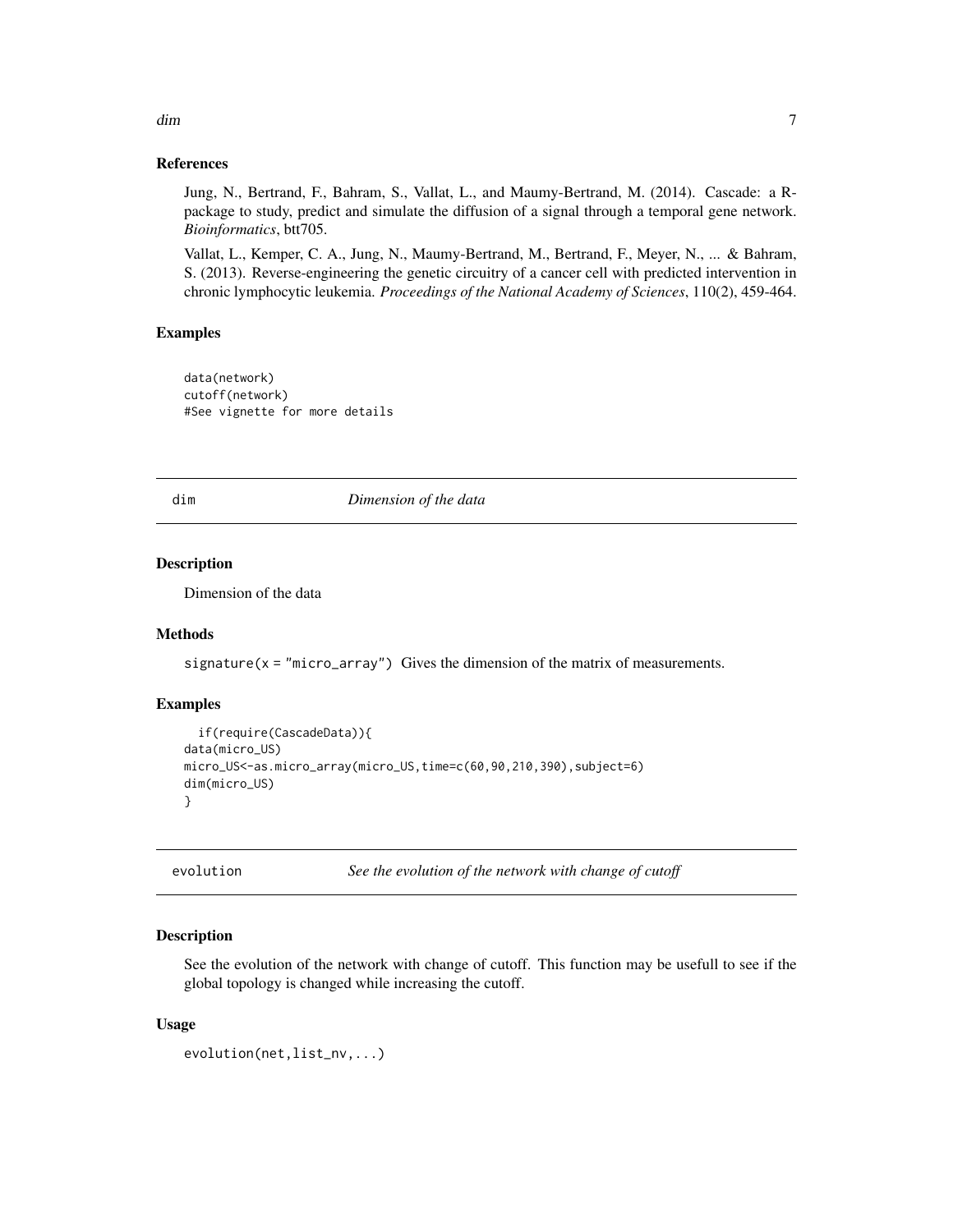#### <span id="page-7-0"></span>Arguments

| net      | a network object                                                                                                           |
|----------|----------------------------------------------------------------------------------------------------------------------------|
| list_nv  | a vector of cutoff at which the network should be shown                                                                    |
| $\ddots$ | Optionnal arguments:                                                                                                       |
|          | <b>gr</b> a vector giving the group of each gene                                                                           |
|          | <b>color, vertex</b> a vector giving the color of each node                                                                |
|          | <b>fix</b> logical, should the position of the node in the network be calculated once at<br>the beginning? Defaut to TRUE. |
|          | <b>taille</b> vector giving the size of the plot. Default to $c(2000,1000)$                                                |
|          | see plot function                                                                                                          |
|          |                                                                                                                            |

#### Value

A HTML page with the evolution of the network.

#### Author(s)

Nicolas Jung, Frédéric Bertrand , Myriam Maumy-Bertrand.

#### References

Jung, N., Bertrand, F., Bahram, S., Vallat, L., and Maumy-Bertrand, M. (2014). Cascade: a Rpackage to study, predict and simulate the diffusion of a signal through a temporal gene network. *Bioinformatics*, btt705.

Vallat, L., Kemper, C. A., Jung, N., Maumy-Bertrand, M., Bertrand, F., Meyer, N., ... & Bahram, S. (2013). Reverse-engineering the genetic circuitry of a cancer cell with predicted intervention in chronic lymphocytic leukemia. *Proceedings of the National Academy of Sciences*, 110(2), 459-464.

#### Examples

```
data(network)
sequence<-seq(0,0.2,length.out=20)
#setwd("inst/animation")
#evolution(network,sequence)
```
geneNeighborhood *Find the neighborhood of a set of nodes.*

#### Description

Find the neighborhood of a set of nodes.

#### Usage

geneNeighborhood(net,targets,...)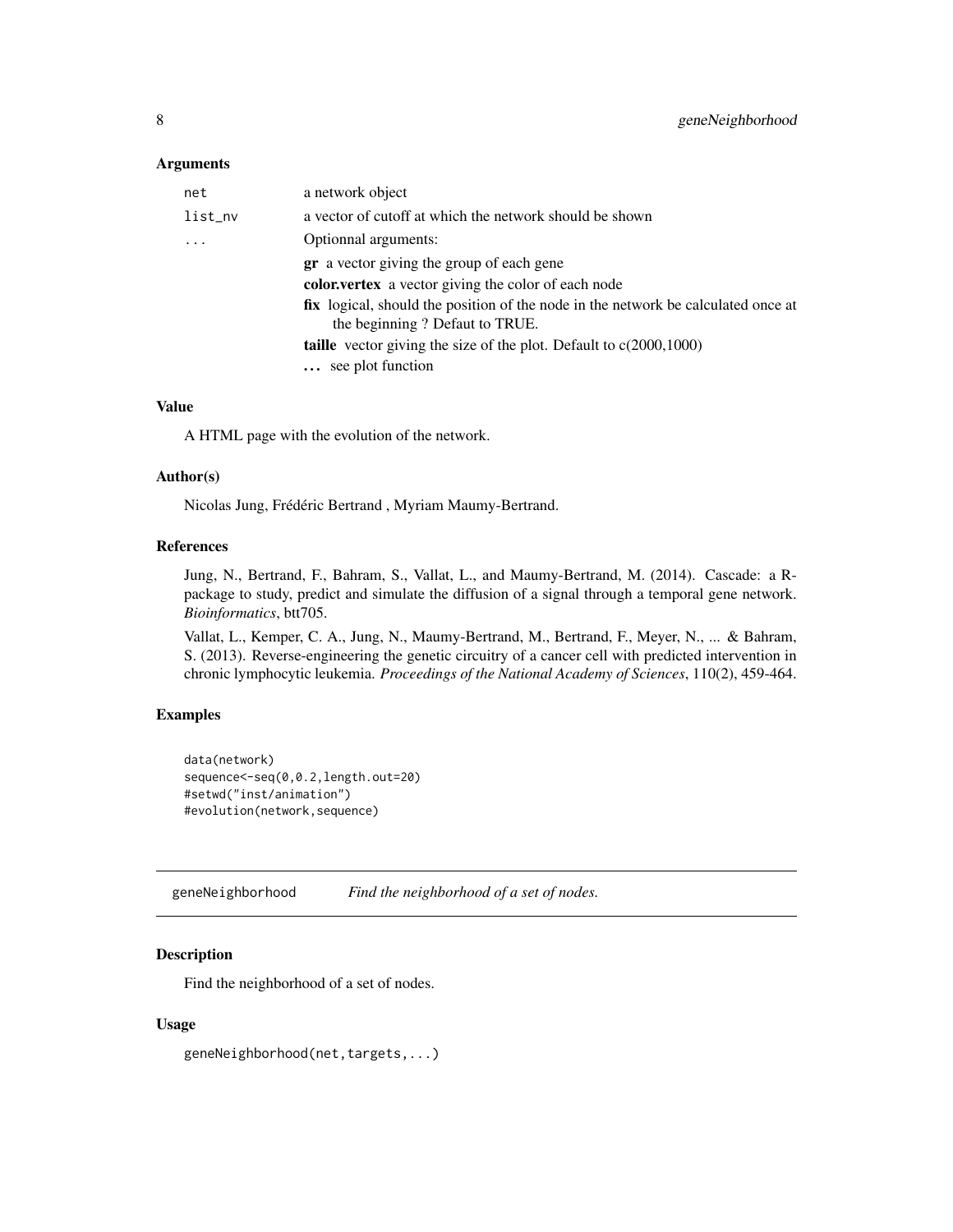#### <span id="page-8-0"></span>genePeakSelection 9

#### Arguments

| net     | a network object                      |
|---------|---------------------------------------|
| targets | a vector containing the set of nodes  |
| .       | Optional arguments. See plot options. |

#### Value

The neighborhood of the targeted genes.

#### Author(s)

Nicolas Jung, Frédéric Bertrand , Myriam Maumy-Bertrand.

#### References

Jung, N., Bertrand, F., Bahram, S., Vallat, L., and Maumy-Bertrand, M. (2014). Cascade: a Rpackage to study, predict and simulate the diffusion of a signal through a temporal gene network. *Bioinformatics*, btt705.

Vallat, L., Kemper, C. A., Jung, N., Maumy-Bertrand, M., Bertrand, F., Meyer, N., ... & Bahram, S. (2013). Reverse-engineering the genetic circuitry of a cancer cell with predicted intervention in chronic lymphocytic leukemia. *Proceedings of the National Academy of Sciences*, 110(2), 459-464.

#### Examples

```
data(Selection)
data(network)
#A nv value can chosen using the cutoff function
nv=.11
EGR1<-which(match(Selection@name,"EGR1")==1)
P<-position(network,nv=nv)
```
geneNeighborhood(network,targets=EGR1,nv=nv,ini=P, label\_v=network@name)

genePeakSelection *Methods for selecting genes*

#### Description

Selection of differentially expressed genes.

#### Usage

```
geneSelection(x,y,tot.number,...)
genePeakSelection(x,peak,...)
```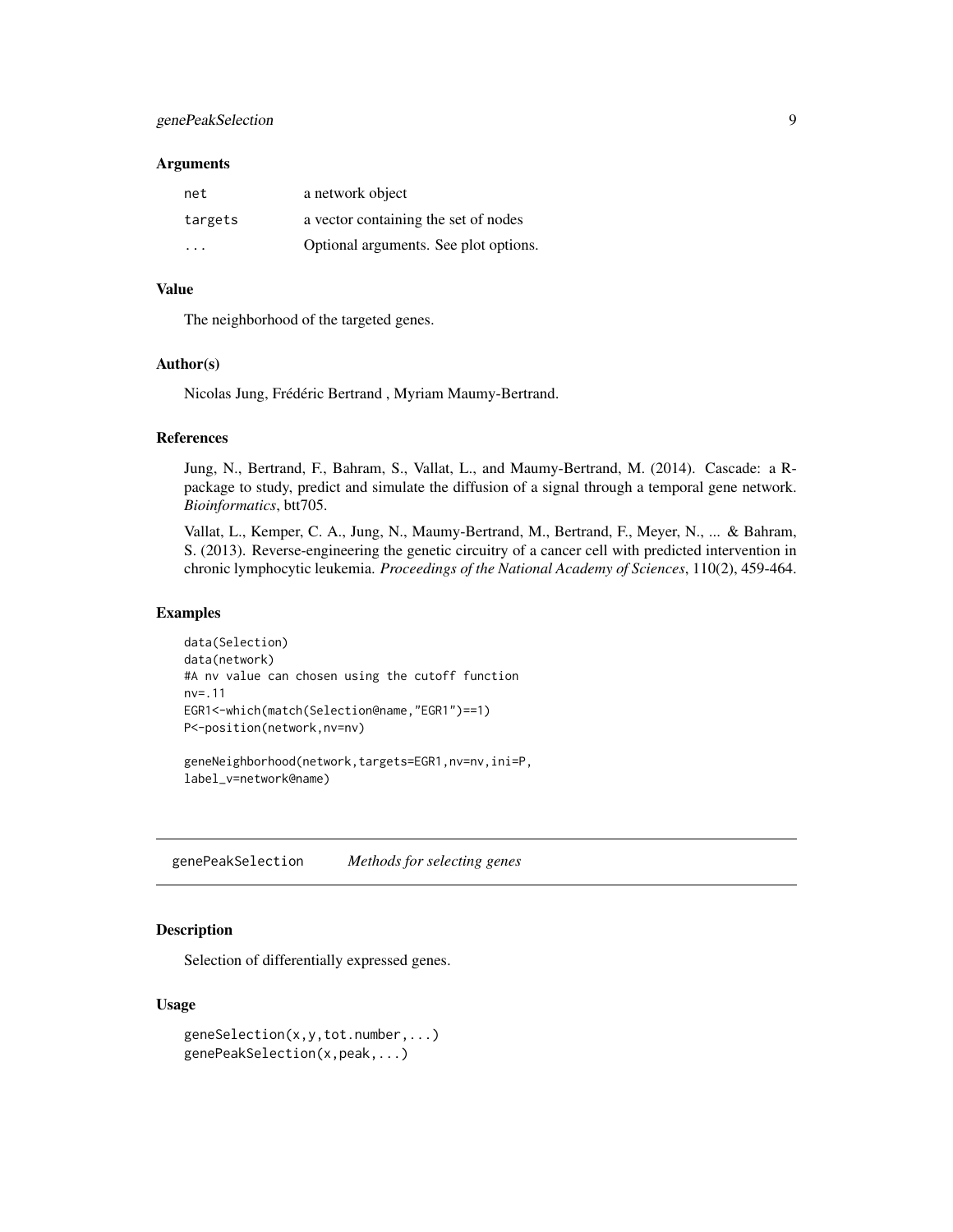#### Arguments

| X          | either a micro_array object or a list of micro_array objects. In the first case, the<br>micro_array object represents the stimulated measurements. In the second case,<br>the control unstimulated data (if present) should be the first element of the list.                                                                                                                                                                                    |
|------------|--------------------------------------------------------------------------------------------------------------------------------------------------------------------------------------------------------------------------------------------------------------------------------------------------------------------------------------------------------------------------------------------------------------------------------------------------|
| у          | either a micro_array object or a list of strings. In the first case, the micro_array<br>object represents the stimulated measurements. In the second case, the list is the<br>way to specify the contrast:                                                                                                                                                                                                                                       |
|            | First element: condition, condition&time or pattern. The condition specifica-<br>tion is used when the overall is to compare two conditions. The condi-<br>tion&time specification is used when comparing two conditions at two pre-<br>cise time points. The pattern specification allows to decide which time point<br>should be differentially expressed.                                                                                     |
|            | Second element: a vector of length 2. The two conditions which should be<br>compared. If a condition is used as control, it should be the first element<br>of the vector. However, if this control is not measured throught time, the<br>option cont=TRUE should be used.                                                                                                                                                                        |
|            | Third element: depends on the first element. It is no needed if condition has<br>been specified. If condition&time has been specified, then this is a vector<br>containing the time point at which the comparison should be done. If pat-<br>tern has been specified, then this is a vector of $0$ and $1$ of length $T$ , where<br>T is the number of time points. The time points with desired differential<br>expression are provided with 1. |
| tot.number | an integer. The number of selected genes. If tot.number $<$ 0 all differentially<br>genes are selected. If tot.number $> 1$ , tot.number is the maximum of diffenr-<br>tially genes that will be selected. If 0 <tot.number<1, represents="" the<br="" tot.number="">proportion of diffenrentially genes that are selected.</tot.number<1,>                                                                                                      |
| peak       | interger. At which time points measurements should the genes be selected [op-<br>tionnal for geneSelection].                                                                                                                                                                                                                                                                                                                                     |
| .          | Optional arguments:                                                                                                                                                                                                                                                                                                                                                                                                                              |
|            | M2 a micro_array object. The unstimulated measurements.                                                                                                                                                                                                                                                                                                                                                                                          |
|            | data_log logical (default to TRUE); should data be logged?                                                                                                                                                                                                                                                                                                                                                                                       |
|            | wanted.patterns a matrix with wanted patterns [only for geneSelection].                                                                                                                                                                                                                                                                                                                                                                          |
|            | forbidden.patterns a matrix with forbidden patterns [only for geneSelection].                                                                                                                                                                                                                                                                                                                                                                    |
|            | <b>durPeak</b> vector of size 2 (default to $c(1,1)$ ); the first elements gives the length<br>of the peak at the left, the second at the right. [only for genePeakSelection]                                                                                                                                                                                                                                                                    |
|            | abs_val logical (default to TRUE); should genes be selected on the basis of<br>their absolute value expression ? [only for genePeakSelection]                                                                                                                                                                                                                                                                                                    |
|            | alpha_diff float; the risk level                                                                                                                                                                                                                                                                                                                                                                                                                 |

#### Value

A micro\_array object.

#### Author(s)

Nicolas Jung, Frédéric Bertrand , Myriam Maumy-Bertrand.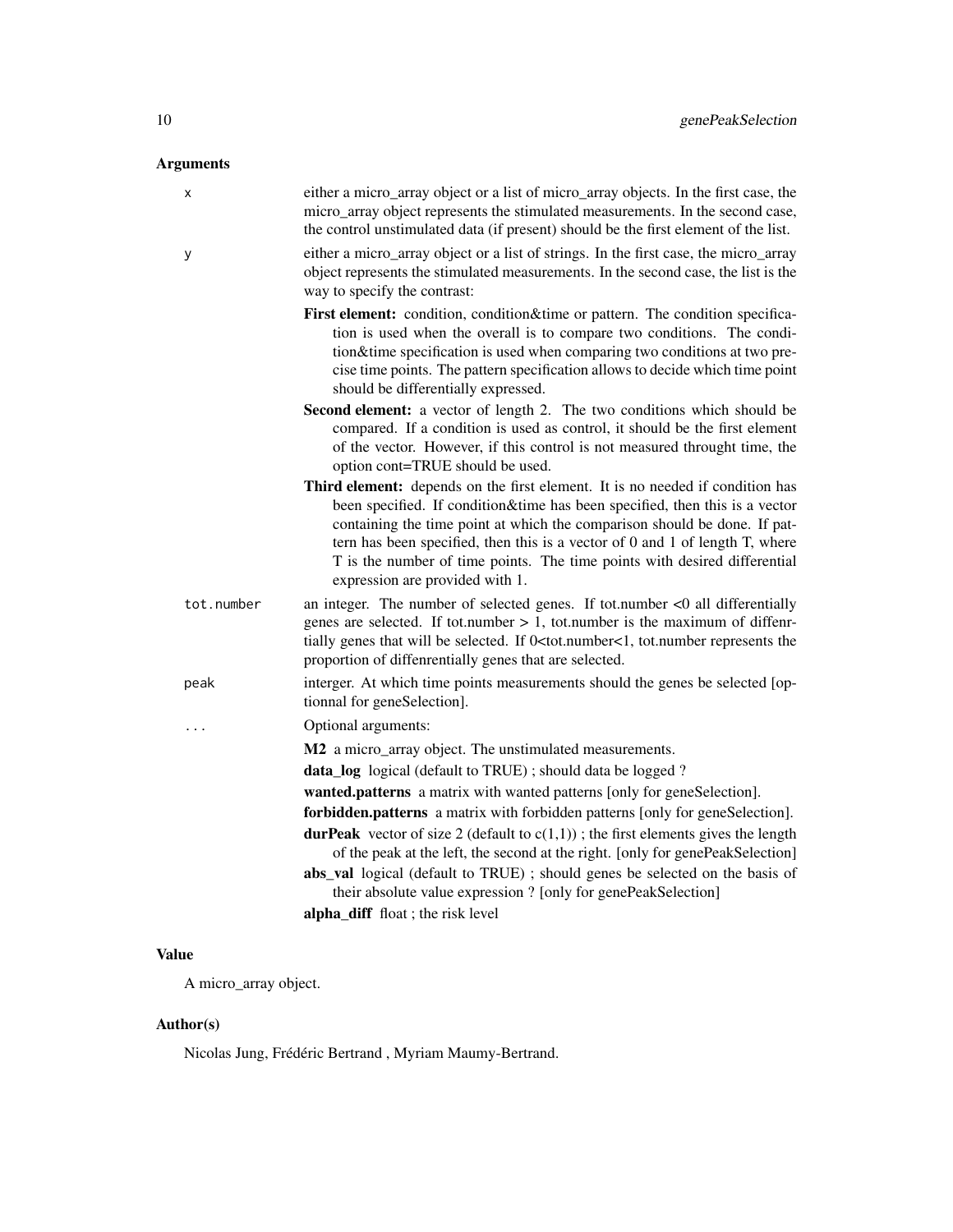#### References

Jung, N., Bertrand, F., Bahram, S., Vallat, L., and Maumy-Bertrand, M. (2014). Cascade: a Rpackage to study, predict and simulate the diffusion of a signal through a temporal gene network. *Bioinformatics*, btt705.

Vallat, L., Kemper, C. A., Jung, N., Maumy-Bertrand, M., Bertrand, F., Meyer, N., ... & Bahram, S. (2013). Reverse-engineering the genetic circuitry of a cancer cell with predicted intervention in chronic lymphocytic leukemia. *Proceedings of the National Academy of Sciences*, 110(2), 459-464.

#### Examples

```
if(require(CascadeData)){
data(micro_US)
micro_US<-as.micro_array(micro_US,time=c(60,90,210,390),subject=6)
data(micro_S)
micro_S<-as.micro_array(micro_S,time=c(60,90,210,390),subject=6)
  #Basically, to find the 50 more significant expressed genes you will use:
 Selection_1<-geneSelection(x=micro_S,y=micro_US,
  tot.number=50,data_log=TRUE)
 summary(Selection_1)
 #If we want to select genes that are differentially
 #at time t60 or t90 :
 Selection_2<-geneSelection(x=micro_S,y=micro_US,tot.number=30,
 wanted.patterns=
 rbind(c(0,1,0,0),c(1,0,0,0),c(1,1,0,0)))
 summary(Selection_2)
```
#To select genes that have a differential maximum of expression at a specific time point.

```
Selection_3<-genePeakSelection(x=micro_S,y=micro_US,peak=1,
abs_val=FALSE,alpha_diff=0.01)
summary(Selection_3)
}
```

```
if(require(CascadeData)){
data(micro_US)
micro_US<-as.micro_array(micro_US,time=c(60,90,210,390),subject=6)
data(micro_S)
micro_S<-as.micro_array(micro_S,time=c(60,90,210,390),subject=6)
#Genes with differential expression at t1
Selection1<-geneSelection(x=micro_S,y=micro_US,20,wanted.patterns= rbind(c(1,0,0,0)))
#Genes with differential expression at t2
Selection2<-geneSelection(x=micro_S,y=micro_US,20,wanted.patterns= rbind(c(0,1,0,0)))
#Genes with differential expression at t3
Selection3<-geneSelection(x=micro_S,y=micro_US,20,wanted.patterns= rbind(c(0,0,1,0)))
#Genes with differential expression at t4
Selection4<-geneSelection(x=micro_S,y=micro_US,20,wanted.patterns= rbind(c(0,0,0,1)))
#Genes with global differential expression
Selection5<-geneSelection(x=micro_S,y=micro_US,20)
```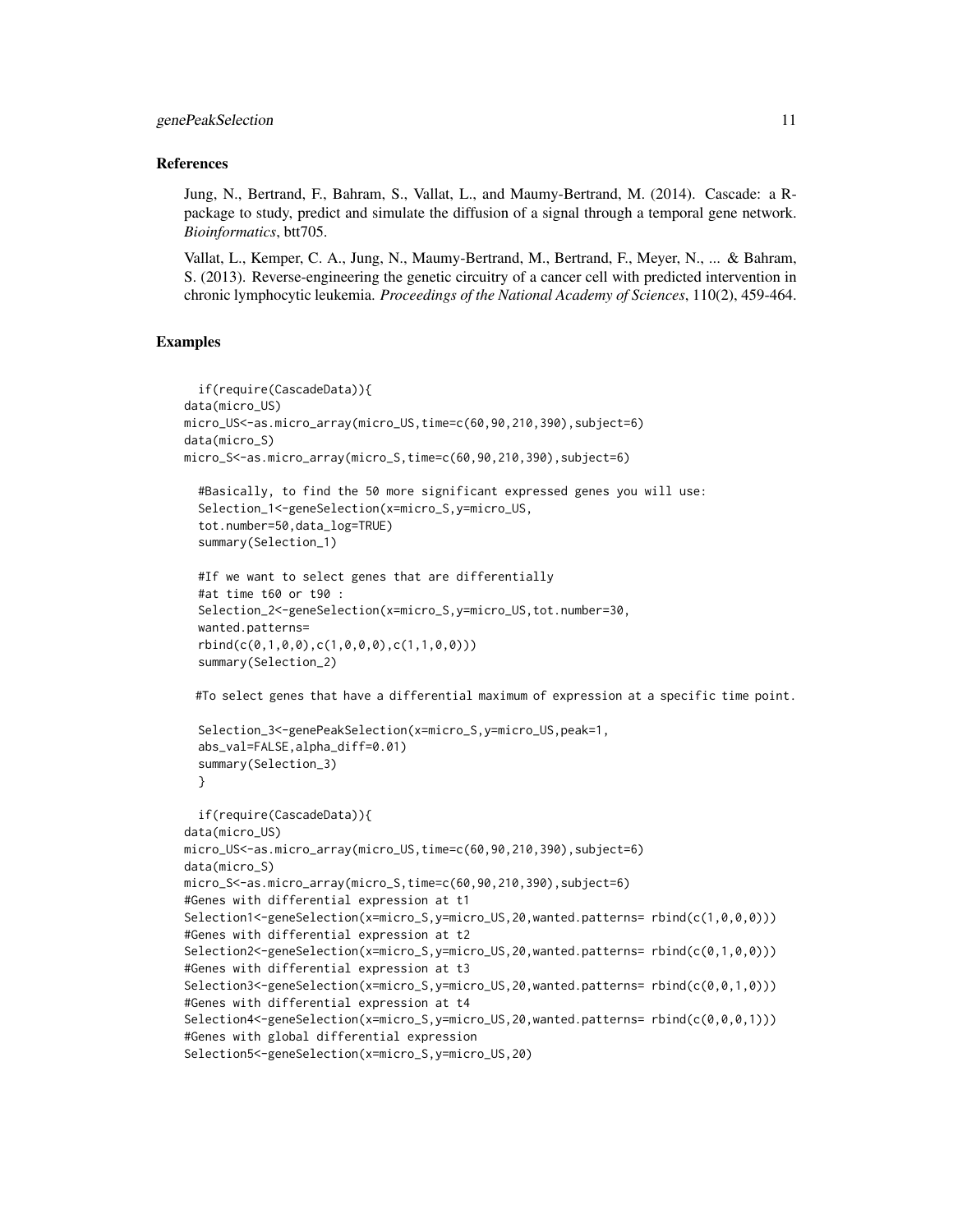```
#We then merge these selections:
Selection<-unionMicro(list(Selection1,Selection2,Selection3,Selection4,Selection5))
print(Selection)
#Prints the correlation graphics Figure 4:
summary(Selection,3)
##Uncomment this code to retrieve geneids.
#library(org.Hs.eg.db)
#
#ff<-function(x){substr(x, 1, nchar(x)-3)}
#ff<-Vectorize(ff)
#
##Here is the function to transform the probeset names to gene ID.
#
#library("hgu133plus2.db")
#
#probe_to_id<-function(n){
#x <- hgu133plus2SYMBOL
#mp<-mappedkeys(x)
#xx <- unlist(as.list(x[mp]))
#genes\_all = xx[(n)]#genes_all[is.na(genes_all)]<-"unknown"
#return(genes_all)
#}
#Selection@name<-probe_to_id(Selection@name)
 }
```
gene\_expr\_simulation *Simulates microarray data based on a given network.*

#### Description

Simulates microarray data based on a given network.

#### Usage

```
gene_expr_simulation(network,...)
```
#### Arguments

| network                 | A network object.                                      |
|-------------------------|--------------------------------------------------------|
| $\cdot$ $\cdot$ $\cdot$ | <b>time_label</b> a vector containing the time labels. |
|                         | subject the number of subjects                         |
|                         | <b>level_peak</b> the mean level of peaks.             |

<span id="page-11-0"></span>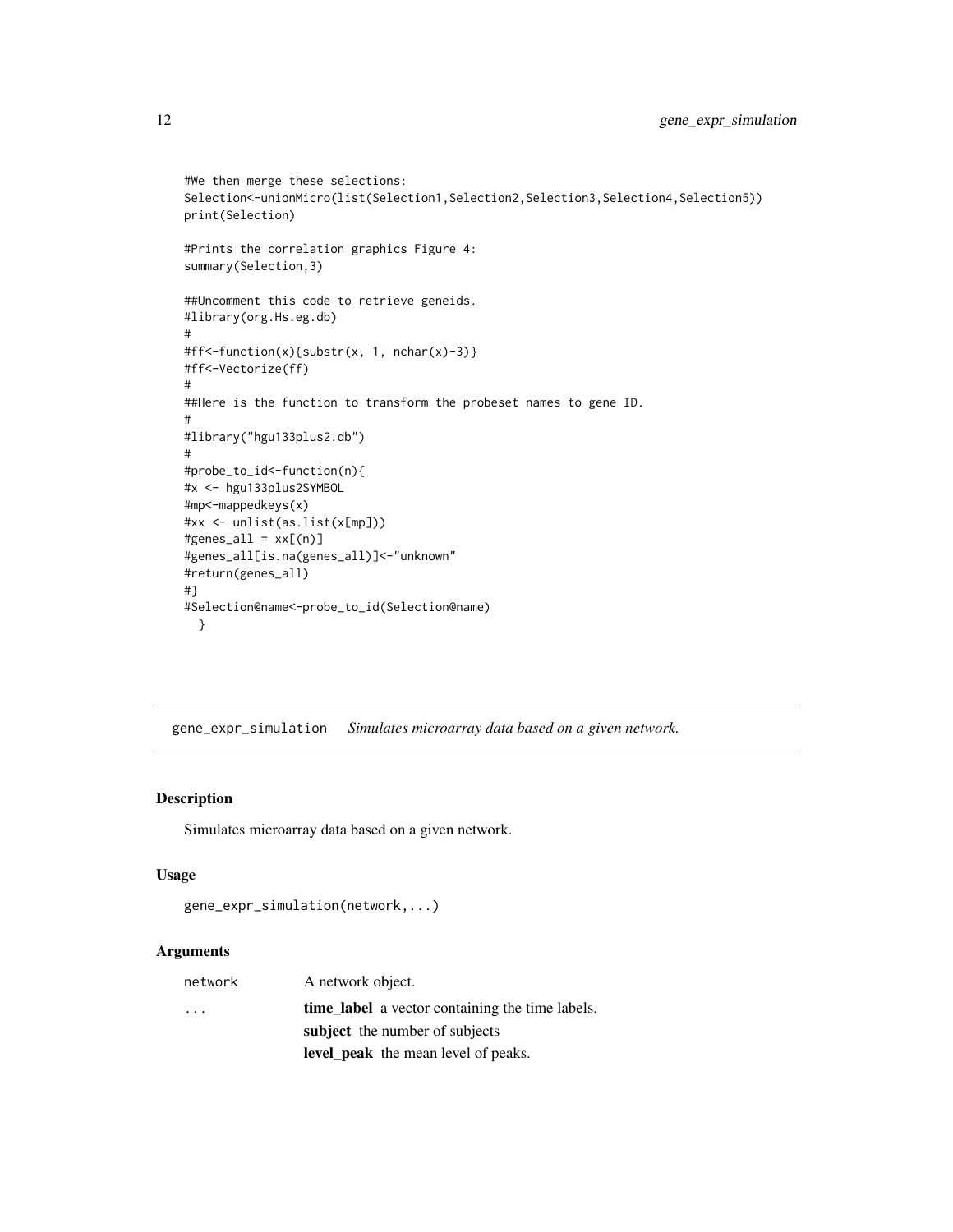<span id="page-12-0"></span>head 13

#### Value

A micro\_array object.

#### Author(s)

Nicolas Jung, Frédéric Bertrand , Myriam Maumy-Bertrand.

#### References

Jung, N., Bertrand, F., Bahram, S., Vallat, L., and Maumy-Bertrand, M. (2014). Cascade: a Rpackage to study, predict and simulate the diffusion of a signal through a temporal gene network. *Bioinformatics*, btt705.

Vallat, L., Kemper, C. A., Jung, N., Maumy-Bertrand, M., Bertrand, F., Meyer, N., ... & Bahram, S. (2013). Reverse-engineering the genetic circuitry of a cancer cell with predicted intervention in chronic lymphocytic leukemia. *Proceedings of the National Academy of Sciences*, 110(2), 459-464.

#### Examples

data(Net) set.seed(1)

```
#We simulate gene expression according to the network Net
Msim<-gene_expr_simulation(
network=Net,
time_label=rep(1:4,each=25),
subject=5,
level_peak=200)
head(Msim)
```
head *Overview of a micro\_array object*

#### Description

Overview of a micro\_array object.

#### Methods

 $signature(x = "ANY")$  Gives an overview.  $signature(x = "micro_array")$  Gives an overview.

#### Examples

```
if(require(CascadeData)){
data(micro_US)
micro_US<-as.micro_array(micro_US,time=c(60,90,210,390),subject=6)
head(micro_US)
}
```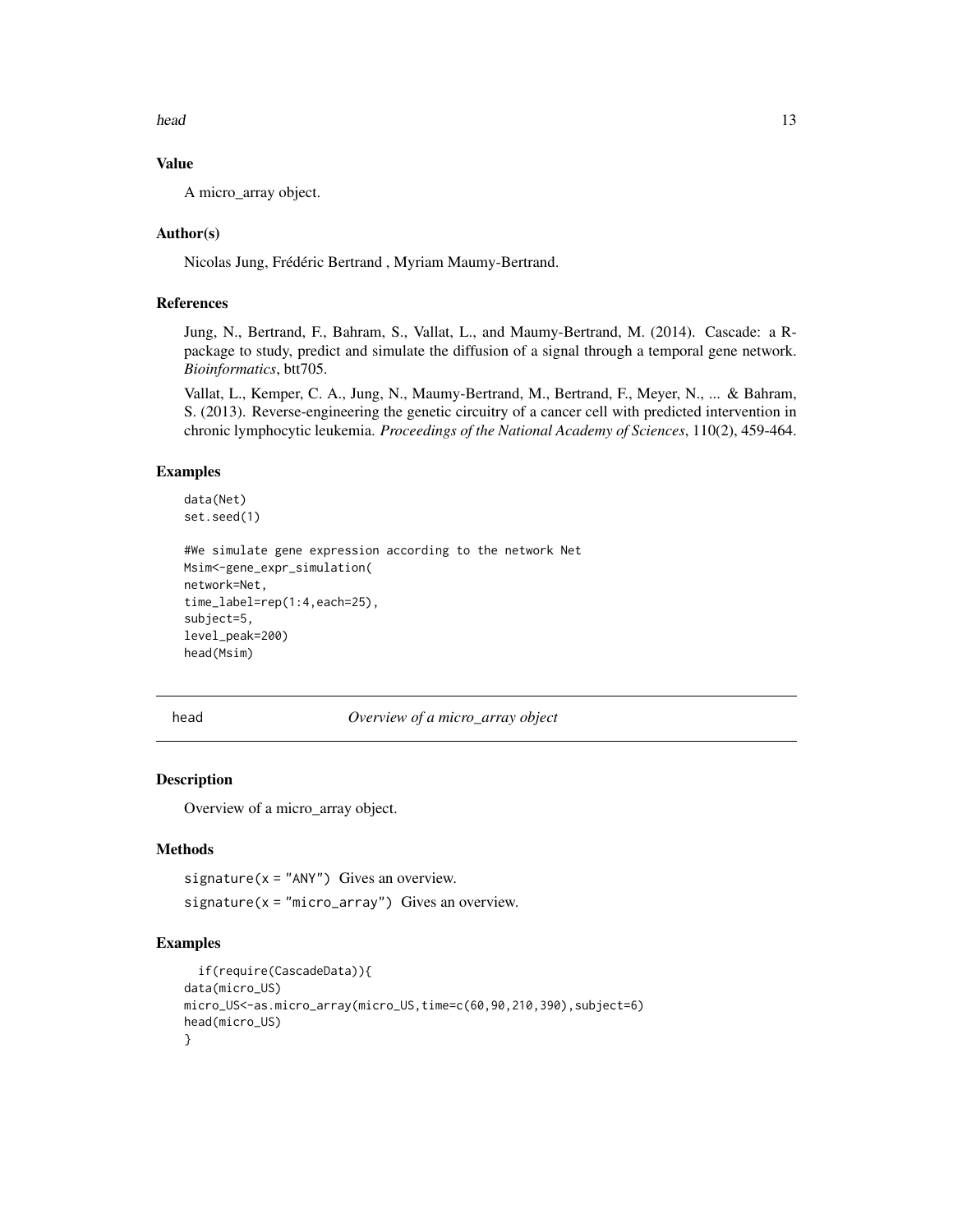<span id="page-13-0"></span>

#### Description

Reverse-engineer the network.

#### Usage

inference(M,...)

#### Arguments

| M | a micro_array object.                                                                                                                                 |
|---|-------------------------------------------------------------------------------------------------------------------------------------------------------|
| . | Optional arguments:                                                                                                                                   |
|   | <b>tour.max=30</b> maximal number of steps.                                                                                                           |
|   | <b>g=function(x)</b> 1/x the new solution is choosen as (the old solution + $g(x)$ * the<br>new solution)/ $(1+g(x))$ where x is the number of steps. |
|   | $conv=10e-3$ convergence criterion.                                                                                                                   |
|   | <b>cv.subjects=TRUE</b> should the cross validation be done removing the subject<br>one by one ?                                                      |
|   | <b>nb.folds=NULL</b> Relevant only if cv. subjects is FALSE. The number of folds in<br>cross validation.                                              |
|   | $eps=10e-5$ machine zero                                                                                                                              |
|   | type.inf="iterative" "iterative" or "noniterative": should the algorithm be com-<br>puted iteratively                                                 |
|   |                                                                                                                                                       |

#### Value

A network object.

#### Author(s)

Nicolas Jung, Frédéric Bertrand , Myriam Maumy-Bertrand.

#### References

Jung, N., Bertrand, F., Bahram, S., Vallat, L., and Maumy-Bertrand, M. (2014). Cascade: a Rpackage to study, predict and simulate the diffusion of a signal through a temporal gene network. *Bioinformatics*, btt705.

Vallat, L., Kemper, C. A., Jung, N., Maumy-Bertrand, M., Bertrand, F., Meyer, N., ... & Bahram, S. (2013). Reverse-engineering the genetic circuitry of a cancer cell with predicted intervention in chronic lymphocytic leukemia. *Proceedings of the National Academy of Sciences*, 110(2), 459-464.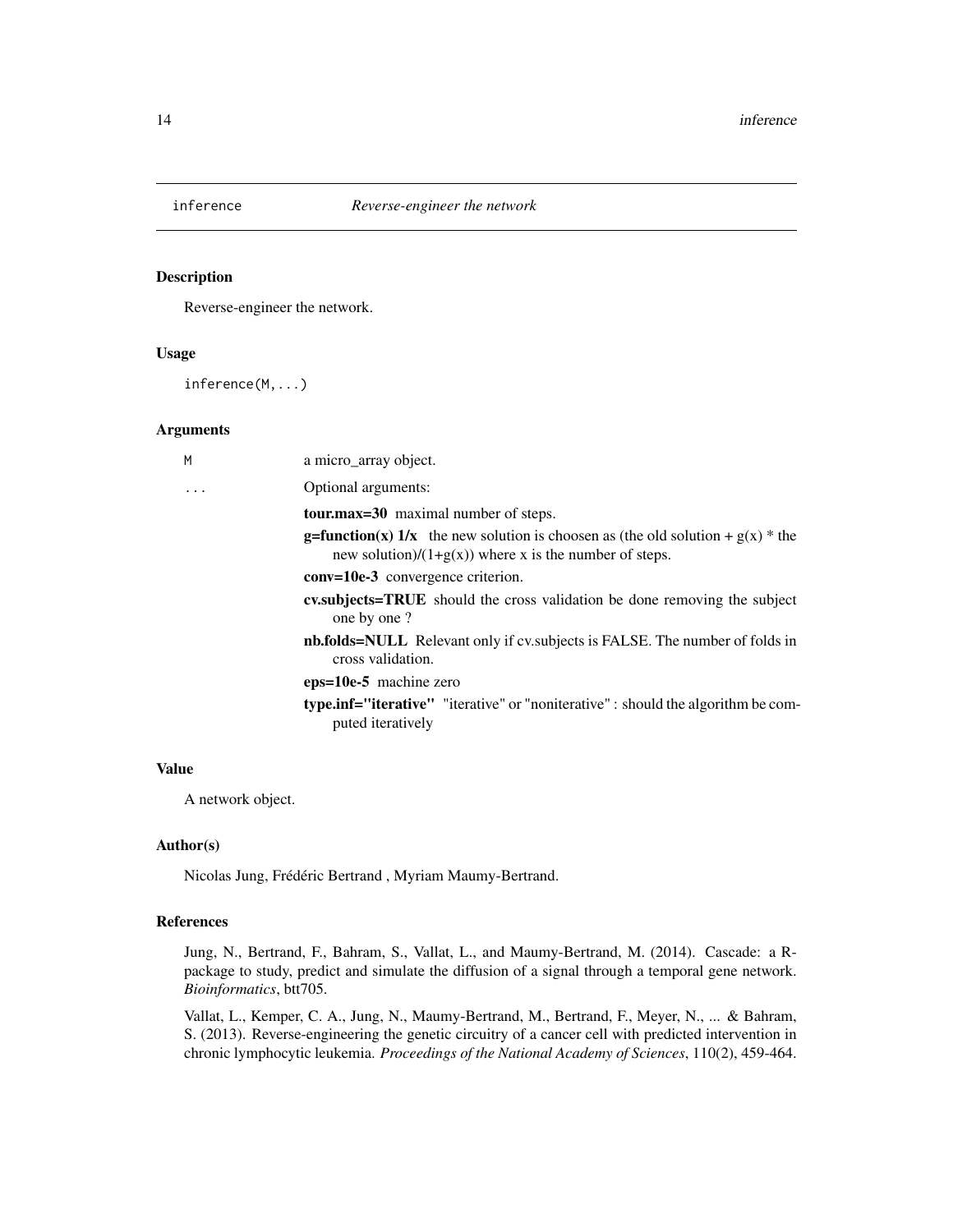#### Examples

```
#With simulated data
data(M)
infM <- inference(M)
str(infM)
#With selection of genes from GSE39411
data(Selection)
infSel <- inference(Selection)
str(infSel)
```
M *Simulated M data for examples.*

#### Description

Simulated M microarray.

#### Usage

data(M)

#### Examples

data(M) head(M)

micropredict-class *Class* "micropredict"

#### Description

Class for prediction of microarray value.

#### Objects from the Class

Objects can be created by calls of the form new("micropredict",...).

#### Examples

showClass("micropredict")

<span id="page-14-0"></span> $M$  15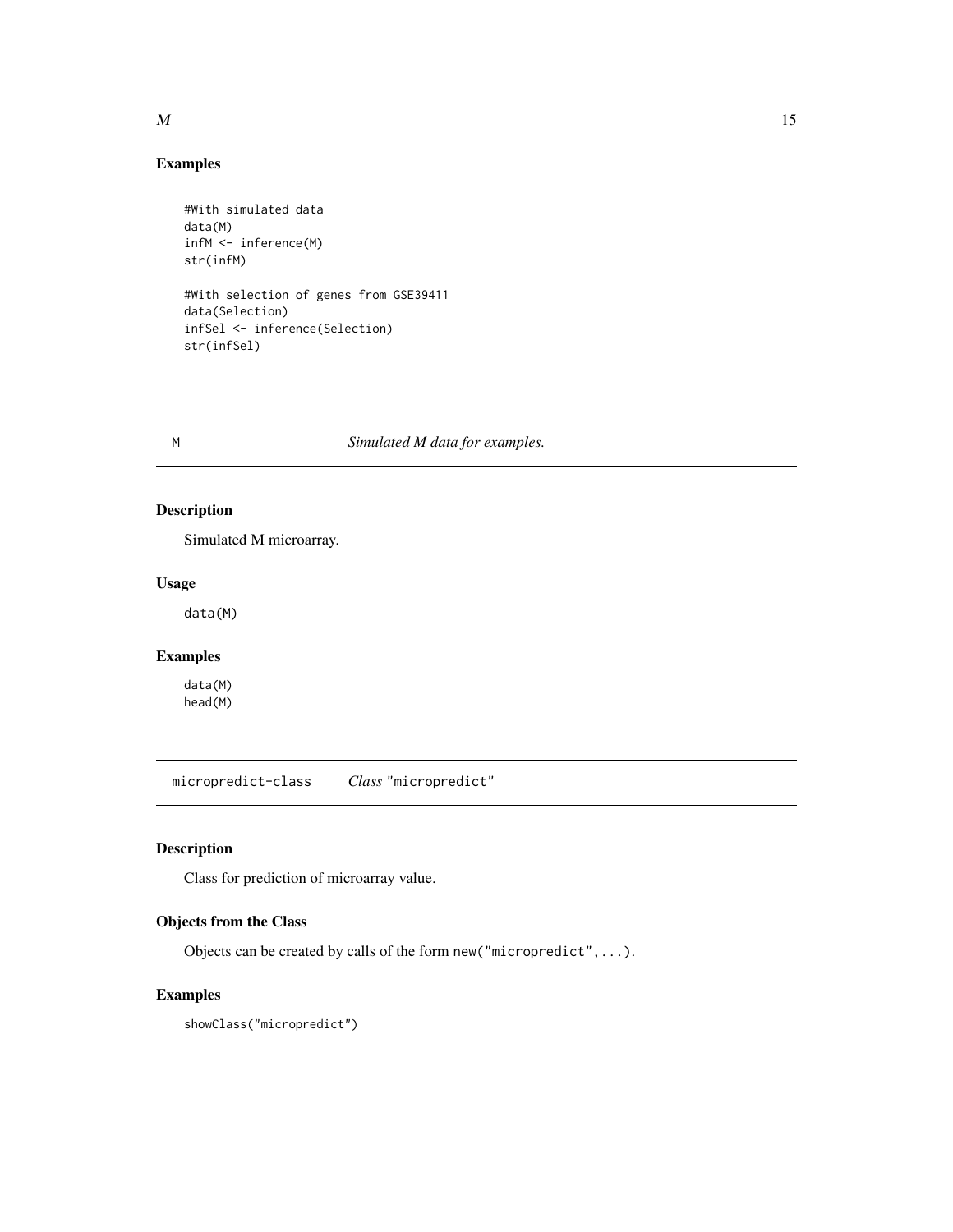<span id="page-15-0"></span>micro\_array-class *Class* "micro\_array"

#### Description

The Class

#### Objects from the Class

Objects can be created by calls of the form new("micro\_array",...).

#### Slots

microarray: Object of class "matrix" ~~ name: Object of class "vector" ~~ group: Object of class "vector" ~~ start\_time: Object of class "vector" ~~ time: Object of class "vector" ~~ subject: Object of class "numeric" ~~

#### Methods

```
dim signature(x = "micro_array"): ...
genePeakSelection signature(M1 = "micro_array",M2 = "micro_array",peak = "numeric"):
     ...
geneSelection signature(x = "micro_array",y = "micro_array",tot.number = "numeric"):
     ...
geneSelection signature(x = "list", y = "list", tot.number = "numeric"); ...head signature(x = "micro_array"): ...
inference signature(M = "micro_array"): ...
plot signature(x = "micro\_array", y = "ANY"); ...plot signature(x = "micro\_array", y = "ANY"); ...plot signature(x = "micropredict", y = "ANY"); ...predict signature(object = "micro_array"): ...
print signature(x = "micro_array"): ...
summary signature(object = "micro_array"): ...
unionMicro signature(M1 = "micro_array", M2 = "micro_array"): ...
```
#### Examples

showClass("micro\_array")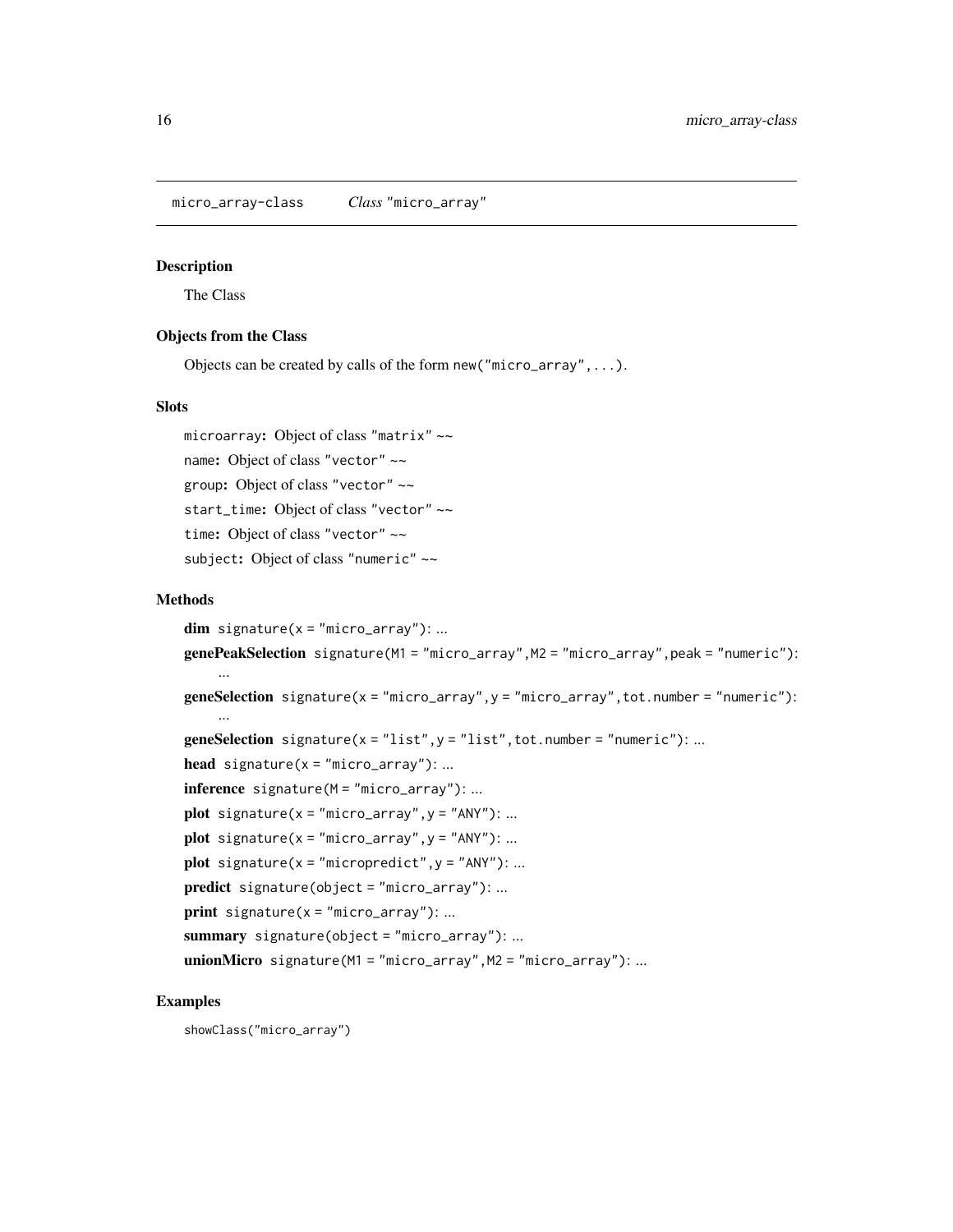<span id="page-16-0"></span>

### Description

Simulated network.

#### Usage

data(Net)

#### Examples

data(Net) str(Net)

| A network object data.<br>network |
|-----------------------------------|
|-----------------------------------|

#### Description

A network object. It is the same as the result in the vignette for the inference of the network.

#### Usage

data(network)

### Examples

```
data(network)
plot(network)
print(network)
```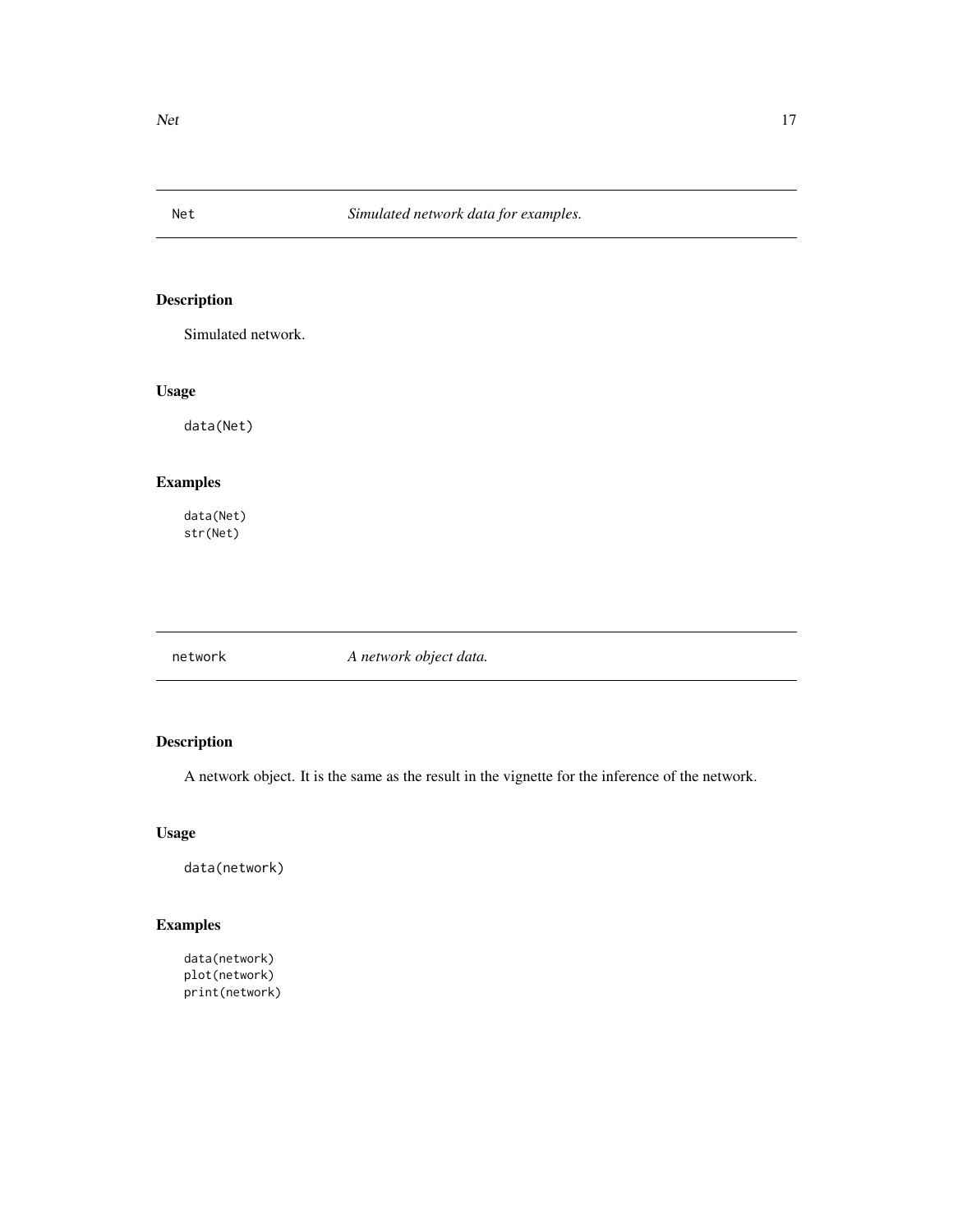<span id="page-17-0"></span>network-class *Class* "network"

#### Description

2254

#### Objects from the Class

Objects can be created by calls of the form new("network",...).

#### **Slots**

network: Object of class "matrix" ~~ name: Object of class "vector" ~~ F: Object of class "array" ~~ convF: Object of class "matrix" ~~ conv0: Object of class "vector" ~~ time\_pt: Object of class "vector" ~~

#### Methods

```
analyze_network signature(Omega = "network"): ...
compare signature(Net = "network", Net_inf = "network", nv = "Numeric"): ...
cutoff signature(Omega = "network"): ...
evolution signature(net = "network"): ...
geneNeighborhood signature(net = "network"): ...
plot signature(x ="network",y ="ANY"): ...
plot signature(x = "network", y = "micro_array"): ...
position signature(net = "network"): ...
print signature(x = "network"): ...
```
#### Examples

showClass("network")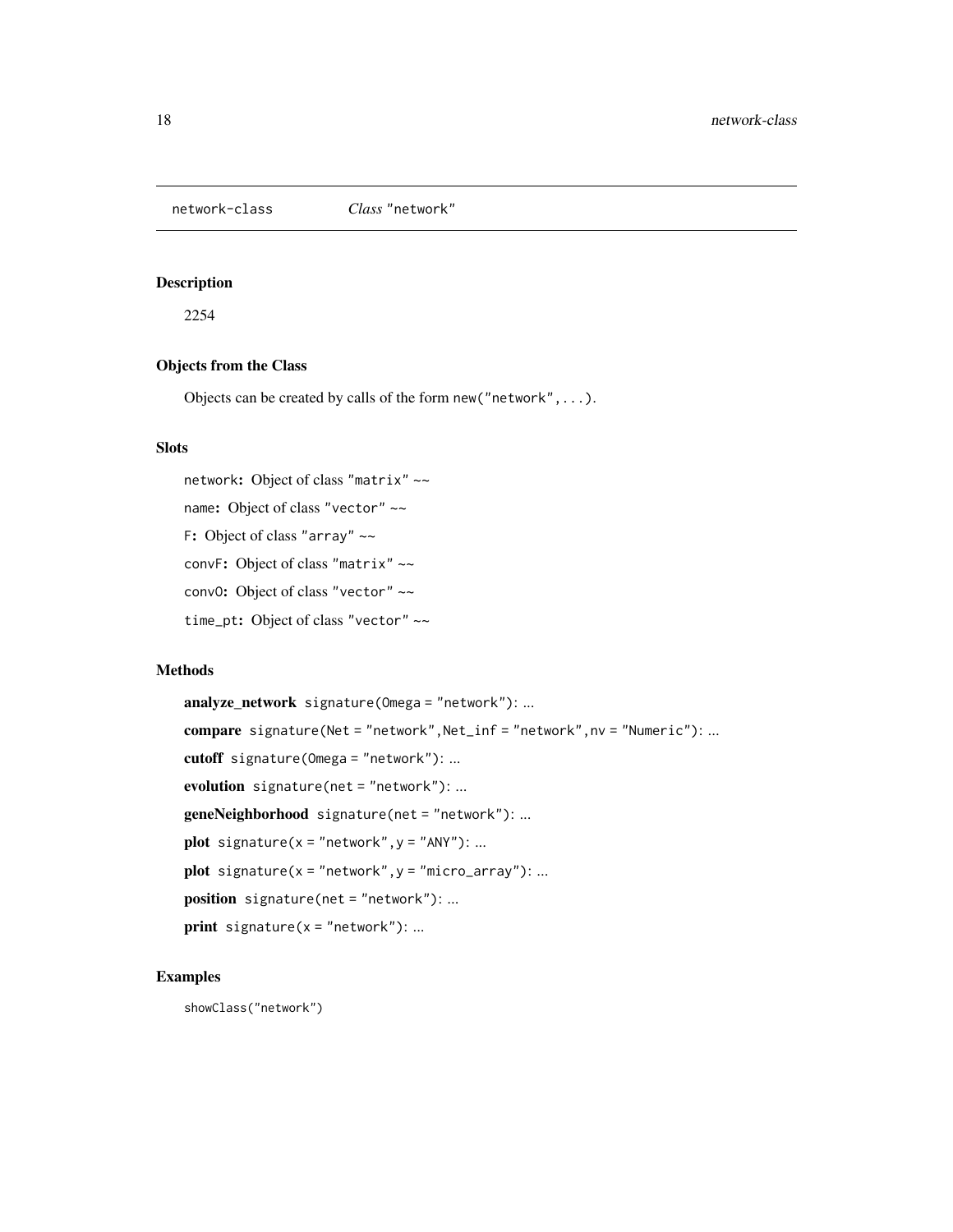#### <span id="page-18-0"></span>Description

Generates a network.

#### Usage

network\_random(nb, time\_label, exp, init, regul, min\_expr, max\_expr, casc.level)

#### Arguments

| nb         | Integer. The number of genes.                                                             |
|------------|-------------------------------------------------------------------------------------------|
| time_label | Vector. The time points measurements.                                                     |
| exp        | The exponential parameter, as in the barabasi.game function in igraph package.            |
| init       | The attractiveness of the vertices with no adjacent edges. See barabasi.game<br>function. |
| regul      | A vector mapping each gene with its number of regulators.                                 |
| min_expr   | Minimum of strength of a non-zero link                                                    |
| max_expr   | Maximum of strength of a non-zero link                                                    |
| casc.level | $\cdots$                                                                                  |

#### Value

A network object.

#### Author(s)

Nicolas Jung, Frédéric Bertrand , Myriam Maumy-Bertrand.

#### References

Jung, N., Bertrand, F., Bahram, S., Vallat, L., and Maumy-Bertrand, M. (2014). Cascade: a Rpackage to study, predict and simulate the diffusion of a signal through a temporal gene network. *Bioinformatics*, btt705.

Vallat, L., Kemper, C. A., Jung, N., Maumy-Bertrand, M., Bertrand, F., Meyer, N., ... & Bahram, S. (2013). Reverse-engineering the genetic circuitry of a cancer cell with predicted intervention in chronic lymphocytic leukemia. *Proceedings of the National Academy of Sciences*, 110(2), 459-464.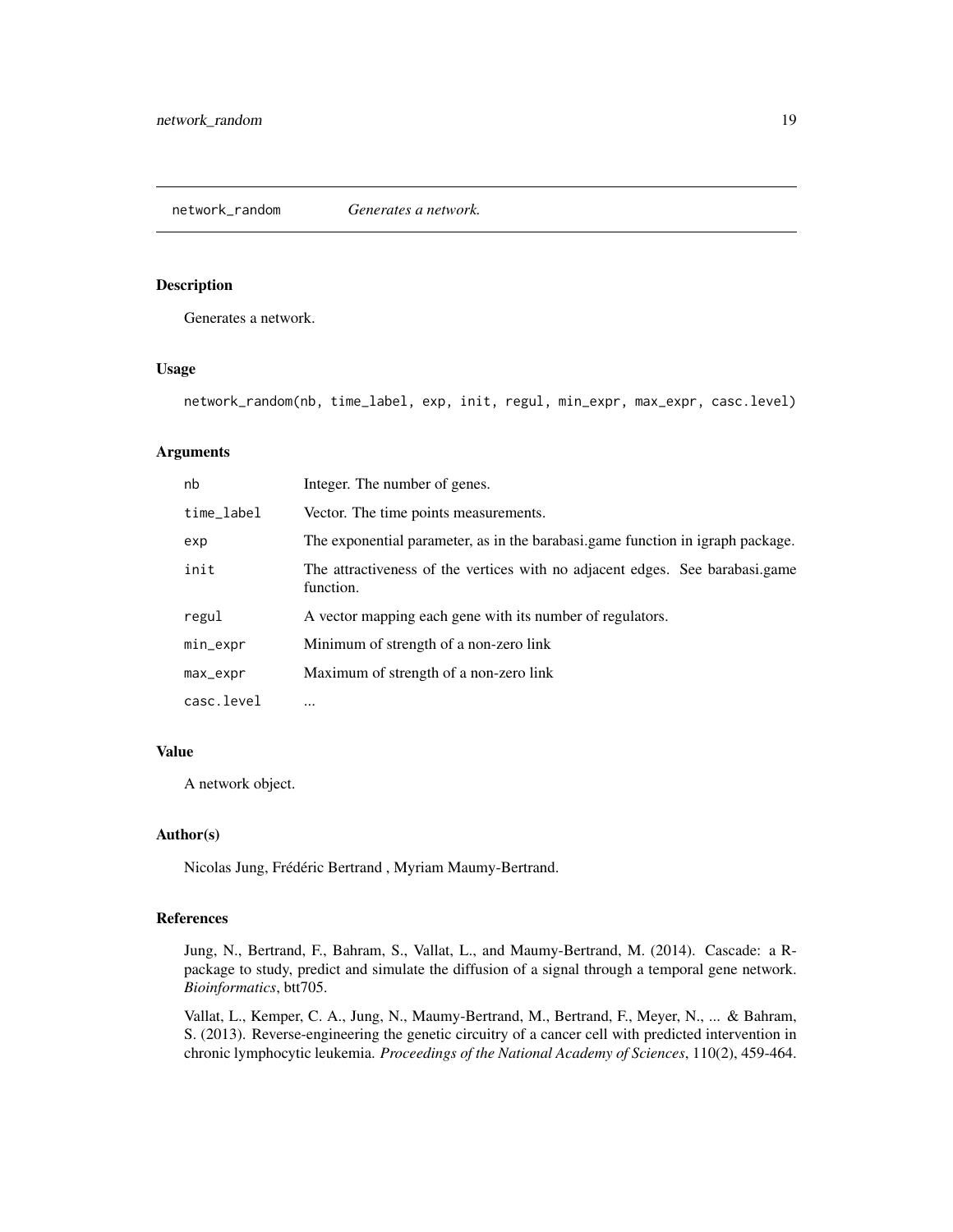#### Examples

```
set.seed(1)
Net<-network_random(
nb=100,
time_label=rep(1:4,each=25),
exp=1,
init=1,
regul=round(rexp(100,1))+1,
min_expr=0.1,
max_expr=2,
casc.level=0.4
)
plot(Net)
```
Net\_inf *Reverse-engineered network of the simulated data.*

#### Description

The reverse-engineered network of the simulated data (M and Net).

#### Usage

data(Net\_inf)

#### Examples

data(Net\_inf) str(Net\_inf)

plot-methods *Plot*

#### Description

Considering the class of the argument which is passed to plot, the graphical output differs.

#### Methods

```
signature(x = "micro_array", y = "ANY", ...) x a micro\_array object
     list_nv a vector of cutoff at which the network should be shown
signature(x = "network", y = "ANY", ...) x a network object
     ... Optionnal arguments:
         gr a vector giving the group of each gene
         choice what graphic should be plotted: either "F" (for a representation of the matrices F)
             or "network".
```
<span id="page-19-0"></span>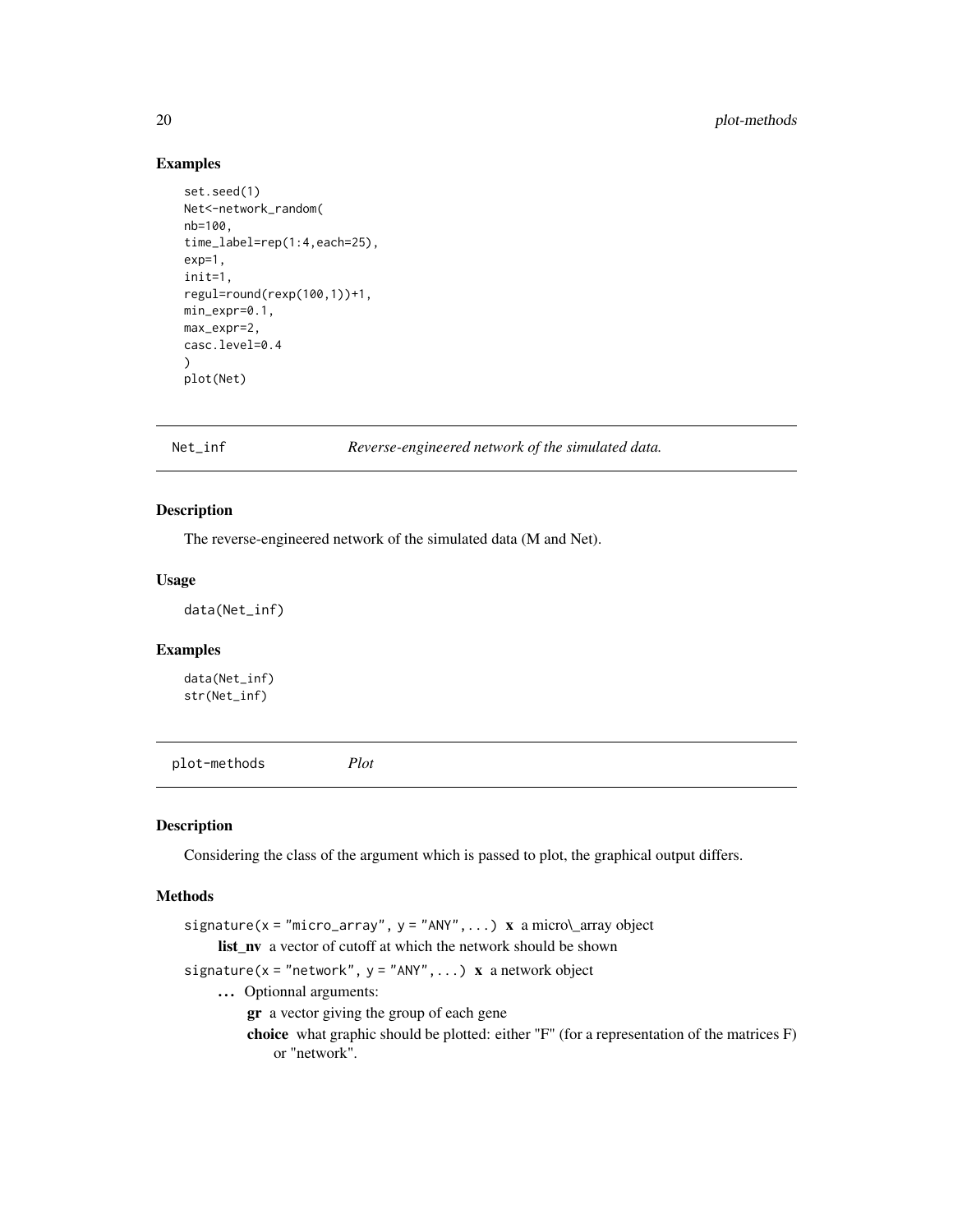<span id="page-20-0"></span>nv the level of cutoff. Defaut to 0. ini using the "position" function, you can fix the position of the nodes color.vertex a vector defining the color of the vertex ani vector giving the size of the plot. Default to c(2000,1000) video if ani is TRUE and video is TRUE, the animation result is a GIF video label\_v vector defining the vertex labels legend.position position of the legend frame.color color of the frames label.hub logical ; if TRUE only the hubs are labeled edge.arrow.size size of the arrows ; default to 0.7 edge.thickness edge thickness ; default to 1.

- signature( $x =$ "micropredict",  $y =$ "ANY",...)  $x$  a micropredict object
	- ... Optionnal arguments: see plot for network

#### Examples

```
data(Net)
plot(Net)
data(M)
plot(M)
data(Selection)
data(network)
nv<-0.11
plot(network,choice="network",gr=Selection@group,nv=nv,label_v=Selection@name,
edge.arrow.size=0.9,edge.thickness=1.5)
```
position-methods *Returns the position of edges in the network*

#### Description

Returns the position of edges in the network

#### **Methods**

signature(net = "network") Returns a matrix with the position of the node. This matrix can then be used as an argument in the plot function.

#### Examples

data(Net) position(Net)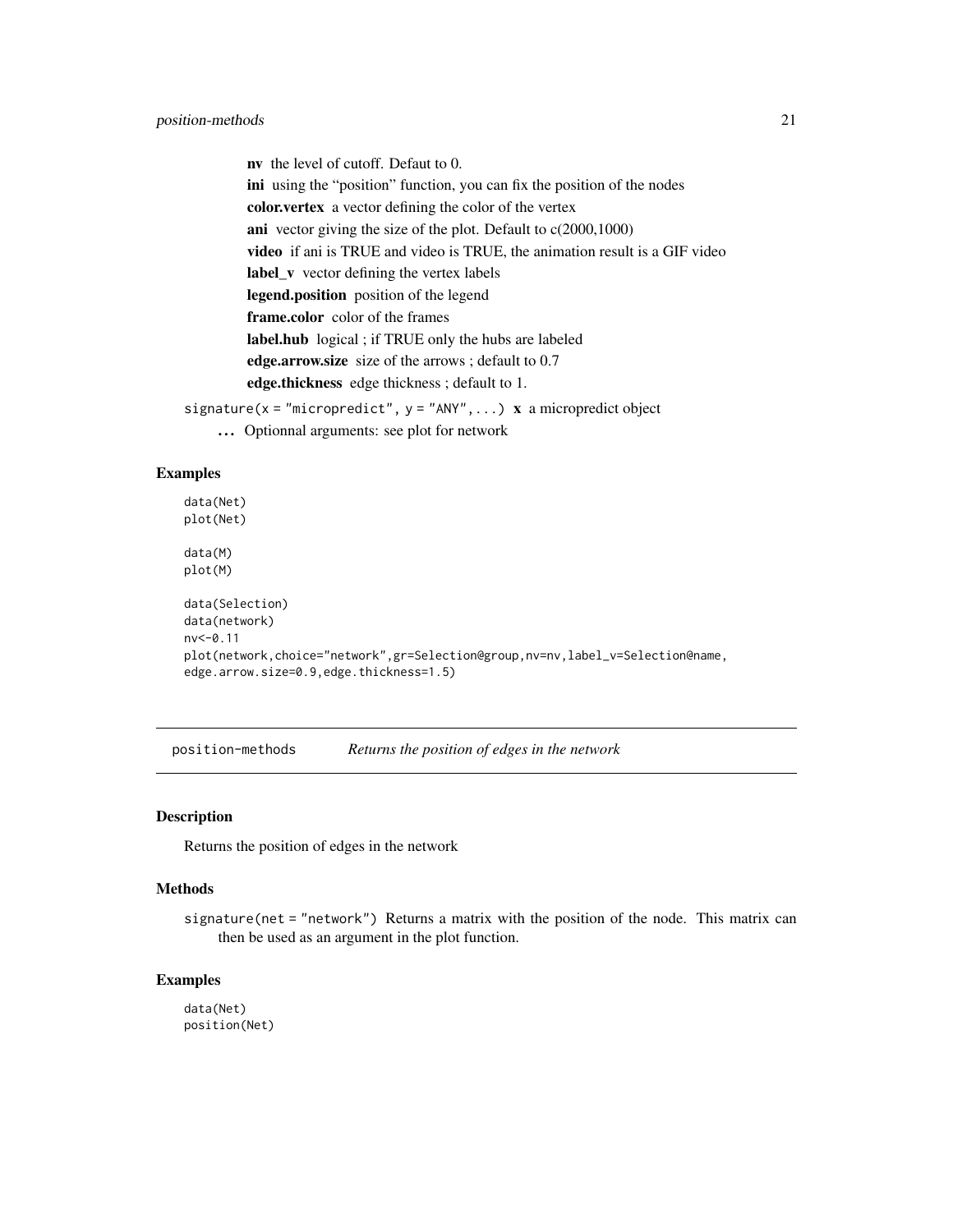<span id="page-21-0"></span>

#### Description

Prediction of the gene expressions after a knock-out experience

#### Usage

predict(object,...)

#### **Arguments**

| object                  | a micro_array object                                       |
|-------------------------|------------------------------------------------------------|
| $\cdot$ $\cdot$ $\cdot$ | Other arguments:                                           |
|                         | <b>Omega</b> a netowork object.                            |
|                         | $\bf{nv}$ [=0] numeric ; the level of the cutoff           |
|                         | <b>targets</b> [NULL] vector; which genes are knocked out? |

#### Author(s)

Nicolas Jung, Frédéric Bertrand , Myriam Maumy-Bertrand.

#### References

Jung, N., Bertrand, F., Bahram, S., Vallat, L., and Maumy-Bertrand, M. (2014). Cascade: a Rpackage to study, predict and simulate the diffusion of a signal through a temporal gene network. *Bioinformatics*, btt705.

Vallat, L., Kemper, C. A., Jung, N., Maumy-Bertrand, M., Bertrand, F., Meyer, N., ... & Bahram, S. (2013). Reverse-engineering the genetic circuitry of a cancer cell with predicted intervention in chronic lymphocytic leukemia. *Proceedings of the National Academy of Sciences*, 110(2), 459-464.

#### Examples

```
data(Selection)
data(network)
#A nv value can chosen using the cutoff function
nv=.11
EGR1<-which(match(Selection@name,"EGR1")==1)
P<-position(network,nv=nv)
```
#We predict gene expression modulations within the network if EGR1 is experimentaly knocked-out. prediction\_ko5<-predict(Selection,network,nv=nv,targets=EGR1)

#Then we plot the results. Here for example we see changes at time point t2: plot(prediction\_ko5,time=2,ini=P,label\_v=Selection@name)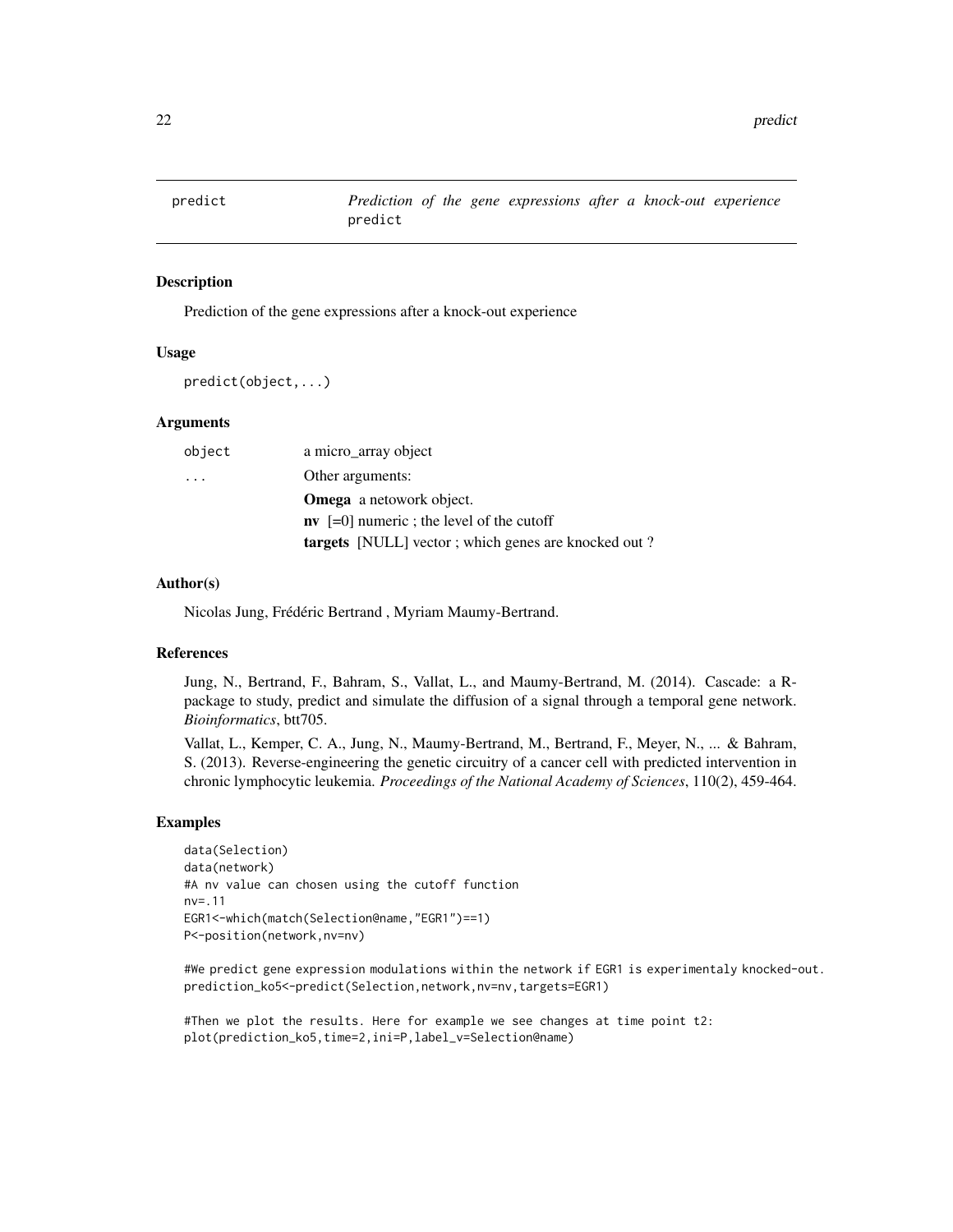<span id="page-22-0"></span>

#### Description

Methods for function print  $\sim$ 

#### Examples

data(Net) print(Net) data(M) print(M)

Selection *Selection of genes.*

#### Description

20 (at most) genes with differential expression at t1, 20 (at most) genes with differential expression at t2, 20 (at most) genes with differential expression at t3, 20 (at most) genes with differential expression at t4 et 20 (at most) genes with global differential expression were selected.

#### Usage

data(Selection)

#### Examples

```
data(Selection)
head(Selection)
summary(Selection,3)
```
summary-methods *Methods for Function* summary

#### Description

Methods for function summary

#### Examples

data(M) summary(M)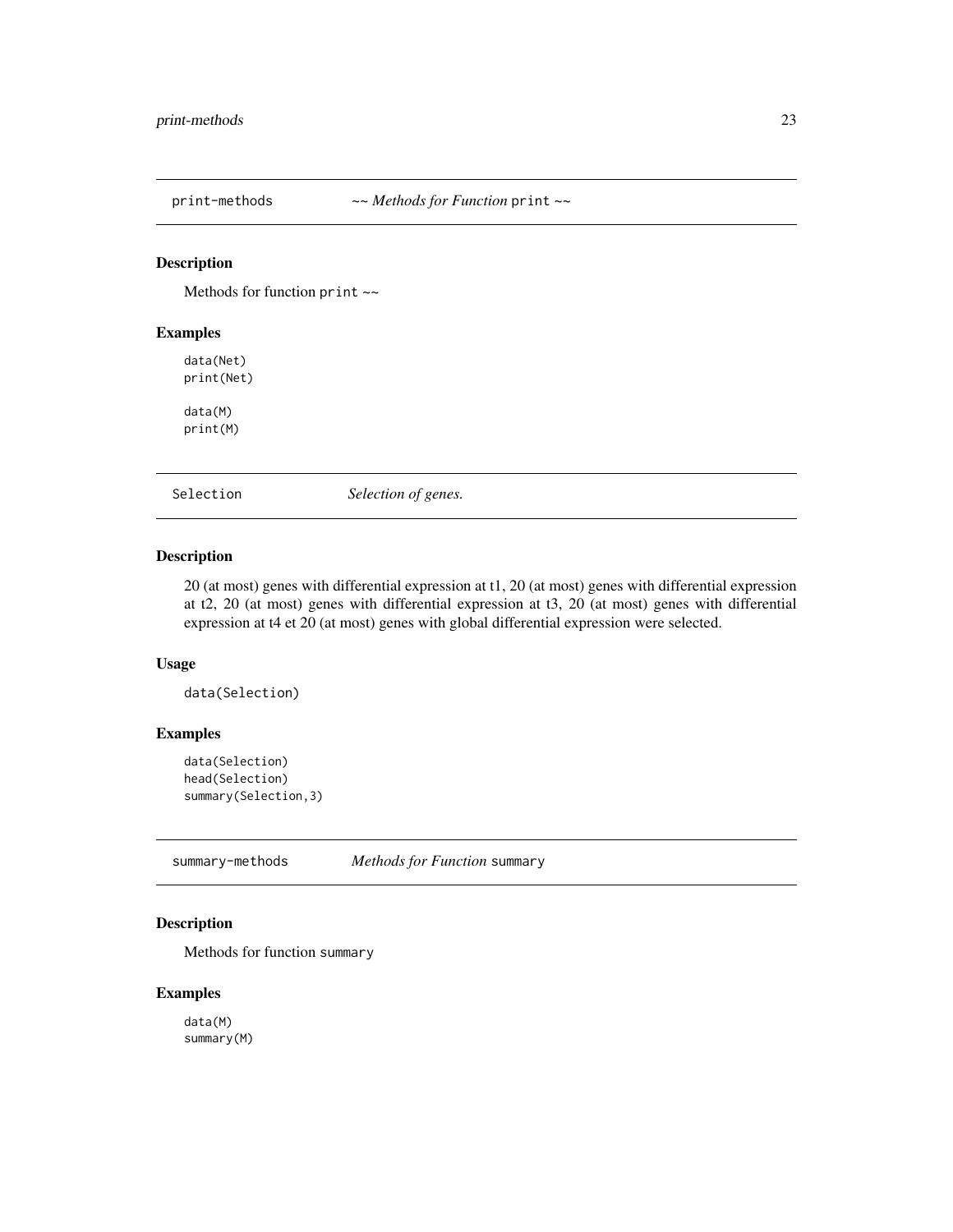<span id="page-23-0"></span>unionMicro-methods *Makes the union between two micro\_array objects.*

#### Description

Makes the union between two micro\_array objects.

#### Methods

- signature(M1 = "micro\_array", M2 = "micro\_array") Returns a micro\_array object which is the union of M1 and M2.
- signature(M1 = "list", M2 = "ANY") Returns a micro\_array object which is the union of the elements of M1.

#### Examples

data(M) #Create another microarray object with 100 genes Mbis<-M #Rename the 100 genes Mbis@name<-paste(M@name,"bis") rownames(Mbis@microarray) <- Mbis@name #Union (merge without duplicated names) of the two microarrays. str(unionMicro(M,Mbis))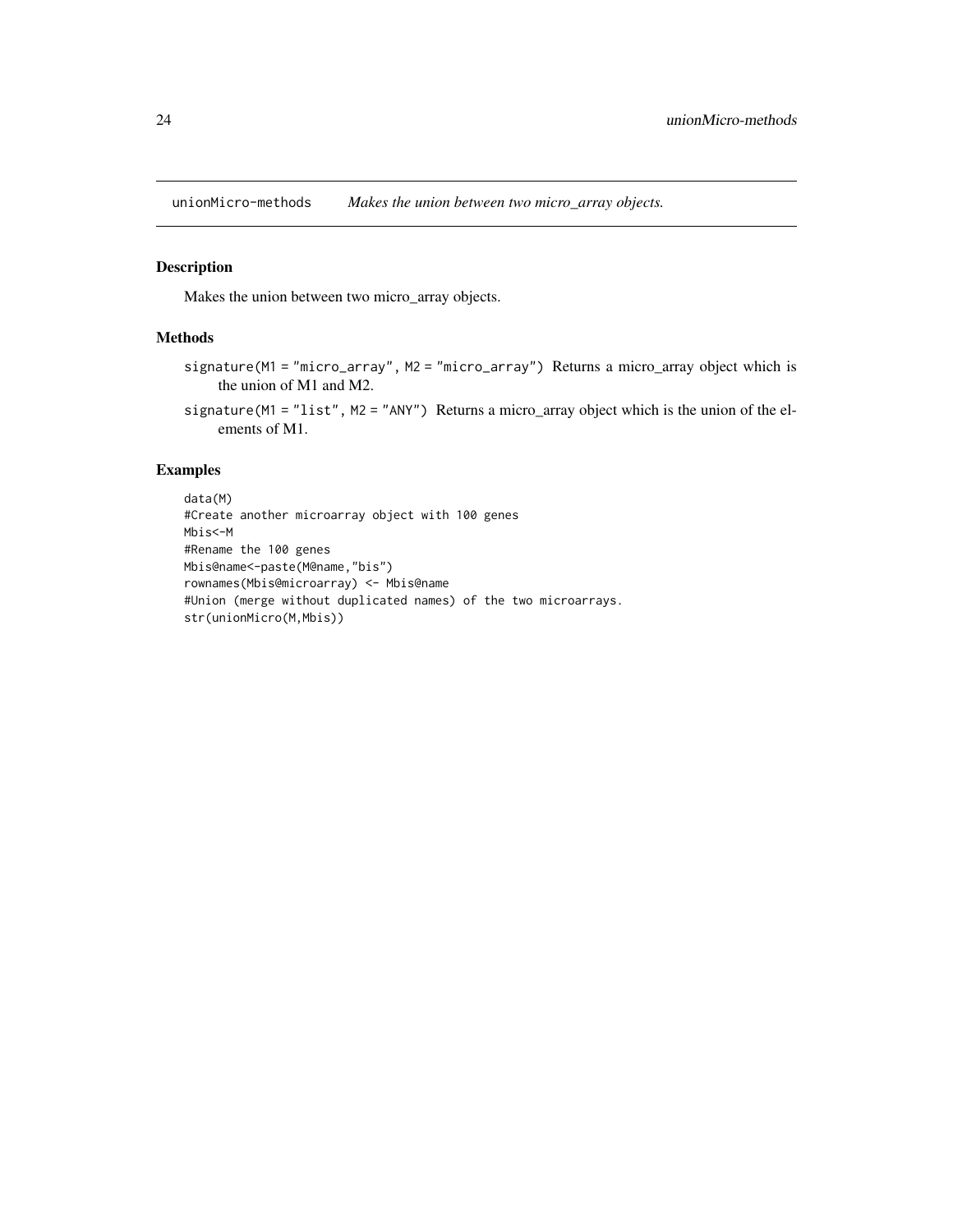# <span id="page-24-0"></span>**Index**

∗Topic classes micro\_array-class, [16](#page-15-0) micropredict-class, [15](#page-14-0) network-class, [18](#page-17-0) ∗Topic datasets M, [15](#page-14-0) Net, [17](#page-16-0) Net\_inf, [20](#page-19-0) network, [17](#page-16-0) Selection, [23](#page-22-0) ∗Topic methods analyze\_network, [3](#page-2-0) cutoff, [6](#page-5-0) dim, [7](#page-6-0) evolution, [7](#page-6-0) geneNeighborhood, [8](#page-7-0) genePeakSelection, [9](#page-8-0) head, [13](#page-12-0) inference, [14](#page-13-0) plot-methods, [20](#page-19-0) position-methods, [21](#page-20-0) predict, [22](#page-21-0) print-methods, [23](#page-22-0) summary-methods, [23](#page-22-0) unionMicro-methods, [24](#page-23-0) ∗Topic package Cascade-package, [2](#page-1-0) analyze\_network, [3](#page-2-0) analyze\_network,network-method *(*analyze\_network*)*, [3](#page-2-0) analyze\_network-methods *(*analyze\_network*)*, [3](#page-2-0)

```
Cascade (Cascade-package), 2
Cascade-package, 2
compare (compare-methods), 5
compare,network,network,numeric-method
        (compare-methods), 5
```
as.micro\_array, [4](#page-3-0)

compare-methods, [5](#page-4-0) cutoff, [6](#page-5-0) cutoff,network-method *(*cutoff*)*, [6](#page-5-0) cutoff-methods *(*cutoff*)*, [6](#page-5-0) dim, [7](#page-6-0) dim,micro\_array-method *(*dim*)*, [7](#page-6-0) dim-methods *(*dim*)*, [7](#page-6-0) evolution, [7](#page-6-0) evolution,network-method *(*evolution*)*, [7](#page-6-0) evolution-methods *(*evolution*)*, [7](#page-6-0) gene\_expr\_simulation, [12](#page-11-0) gene\_expr\_simulation,network-method *(*gene\_expr\_simulation*)*, [12](#page-11-0) gene\_expr\_simulation-methods *(*gene\_expr\_simulation*)*, [12](#page-11-0) geneNeighborhood, [8](#page-7-0) geneNeighborhood,network-method *(*geneNeighborhood*)*, [8](#page-7-0) geneNeighborhood-methods *(*geneNeighborhood*)*, [8](#page-7-0) genePeakSelection, [9](#page-8-0) genePeakSelection,micro\_array,numeric-method *(*genePeakSelection*)*, [9](#page-8-0) genePeakSelection-methods *(*genePeakSelection*)*, [9](#page-8-0) geneSelection *(*genePeakSelection*)*, [9](#page-8-0) geneSelection,list,list,numeric-method *(*genePeakSelection*)*, [9](#page-8-0) geneSelection,micro\_array,micro\_array,numeric-method *(*genePeakSelection*)*, [9](#page-8-0) geneSelection-methods *(*genePeakSelection*)*, [9](#page-8-0)

head, [13](#page-12-0) head,ANY-method *(*head*)*, [13](#page-12-0) head,micro\_array-method *(*head*)*, [13](#page-12-0) head-methods *(*head*)*, [13](#page-12-0)